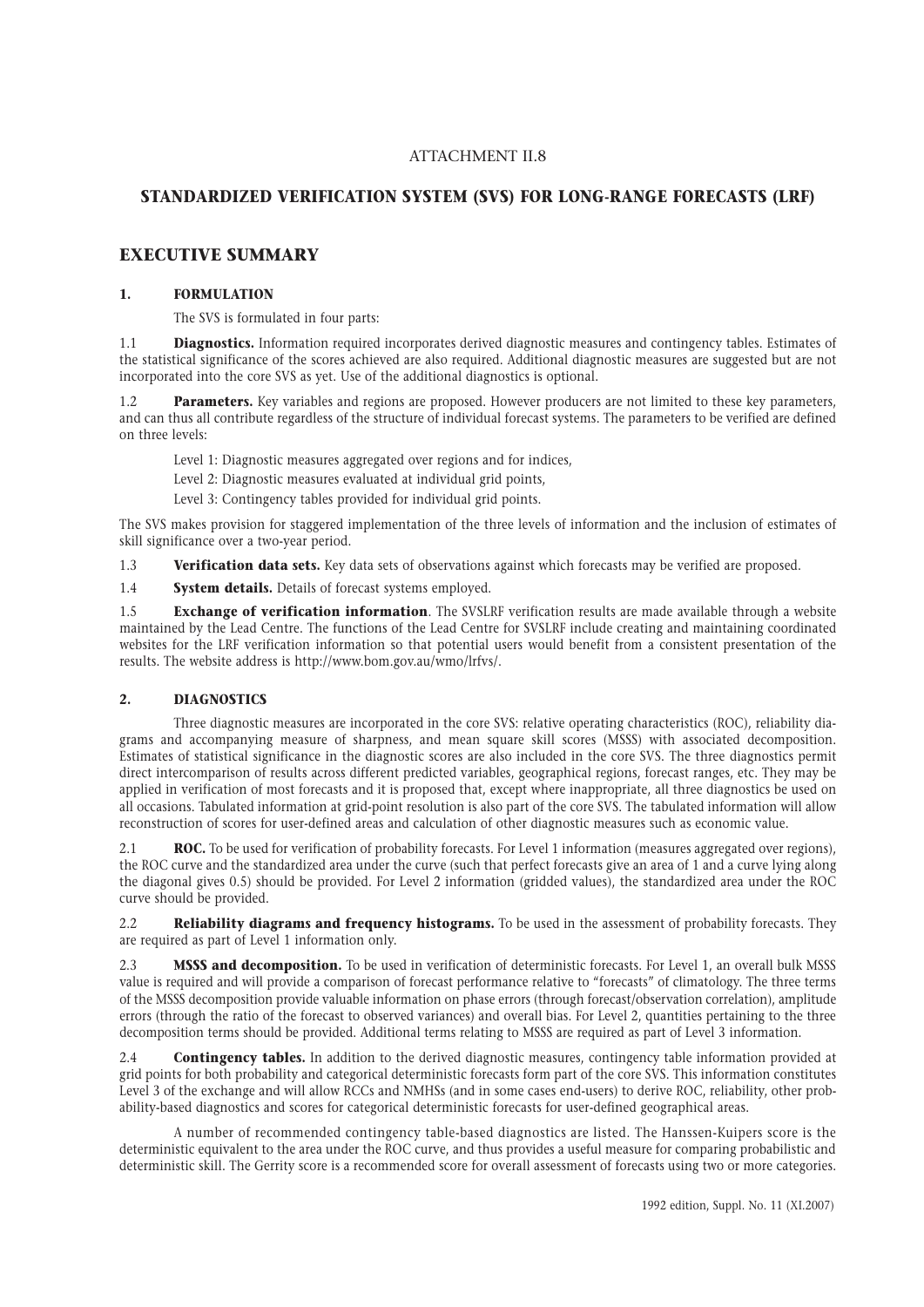#### MANUAL ON THE GLOBAL DATA-PROCESSING AND FORECASTING SYSTEM

# **3. PARAMETERS**

The list of key parameters in the core SVS is provided below. Any verification for these key parameters should be assessed using the core SVS techniques wherever possible. Many long-range forecasts are produced which do not include parameters in the key list (for example, there are numerous empirical systems that predict seasonal rainfall over part or all of a country). The core SVS diagnostics should be used to assess these forecasts also, but full details of the predictions will need to be provided.

Forecasts can be made using different levels of post-processing, typically no-post-processing (raw or uncalibrated), simple correction of systematic errors (calibrated, i.e. calibration of mean and of variance) and more complex correction using hindcast skill (recalibrated, e.g. Model Output Statistics or perfect programme approaches). Most centres are currently issuing forecasts resulting from a simple calibration. Therefore, for the sake of comparison on the Lead Centre website scores for forecasts that were raw or calibrated (as specified in the respective skill score section) are to be submitted. It is preferable to exclude forecasts that were recalibrated, but GPCs are encouraged to apply the SVSLRF methodology and to display the results on their recalibrated forecasts on their website.

# 3.1 **Level 1: Diagrams and scores to be produced for regions**

Diagrams (e.g. ROC and reliability curves) are to be supplied in digital format as specified on the Lead Centre website.

3.1.1 Atmospheric parameters. Predictions for:

T2m screen temperature anomalies within standard regions: Tropics 20°N to 20°S; Northern extratropics ≥20°N;

Southern extratropics ≤20°S.

Precipitation anomalies within standard regions:

Tropics 20°N to 20°S; Northern extratropics ≥20°N; Southern extratropics ≤20°S.

3.1.2 Scores and diagrams to be produced for probabilistic forecasts: Reliability diagram and frequency histograms; ROC curve and standardized area under the curve; Estimations of error (significance) in the scores; The above scores and diagrams to be produced for equiprobable tercile categories.

3.1.3 Score to be used for deterministic forecasts:

MSSS with climatology as standard reference forecast.

3.1.4 Stratification by season

Four conventional seasons: March–April–May (MAM), June–July–August (JJA), September–October–November (SON), December–January–February (DJF).

# 3.1.5 Lead time

Preferred minimum: two lead times, one preferably to be two weeks or more but neither greater than four months.

# 3.2 **Level 2: Grid-point data for mapping**

3.2.1 Grid-point verification data to be produced for each of the following variables (verification should be provided on a  $2.5^{\circ} \times 2.5^{\circ}$  grid):

> T2m; Precipitation; Sea-surface temperature (SST).

3.2.2 Verification parameters to be produced for deterministic forecasts

The necessary parameters for reconstructing the MSSS decomposition, the number of forecast/observation pairs, the mean square error (MSE) of the forecasts and of climatology and the MSSS are all part of the core SVS. Significance estimates for the correlation, variance, bias, MSE and MSSS terms should also be supplied.

3.2.3 Verification to be provided for probability forecasts

ROC area for three tercile categories, as well as significance of the ROC scores.

3.2.4 Stratification by season

If available, 12 rolling three-month periods (e.g. MAM, AMJ, MJJ). Otherwise, four conventional seasons (MAM, JJA, SON, DJF).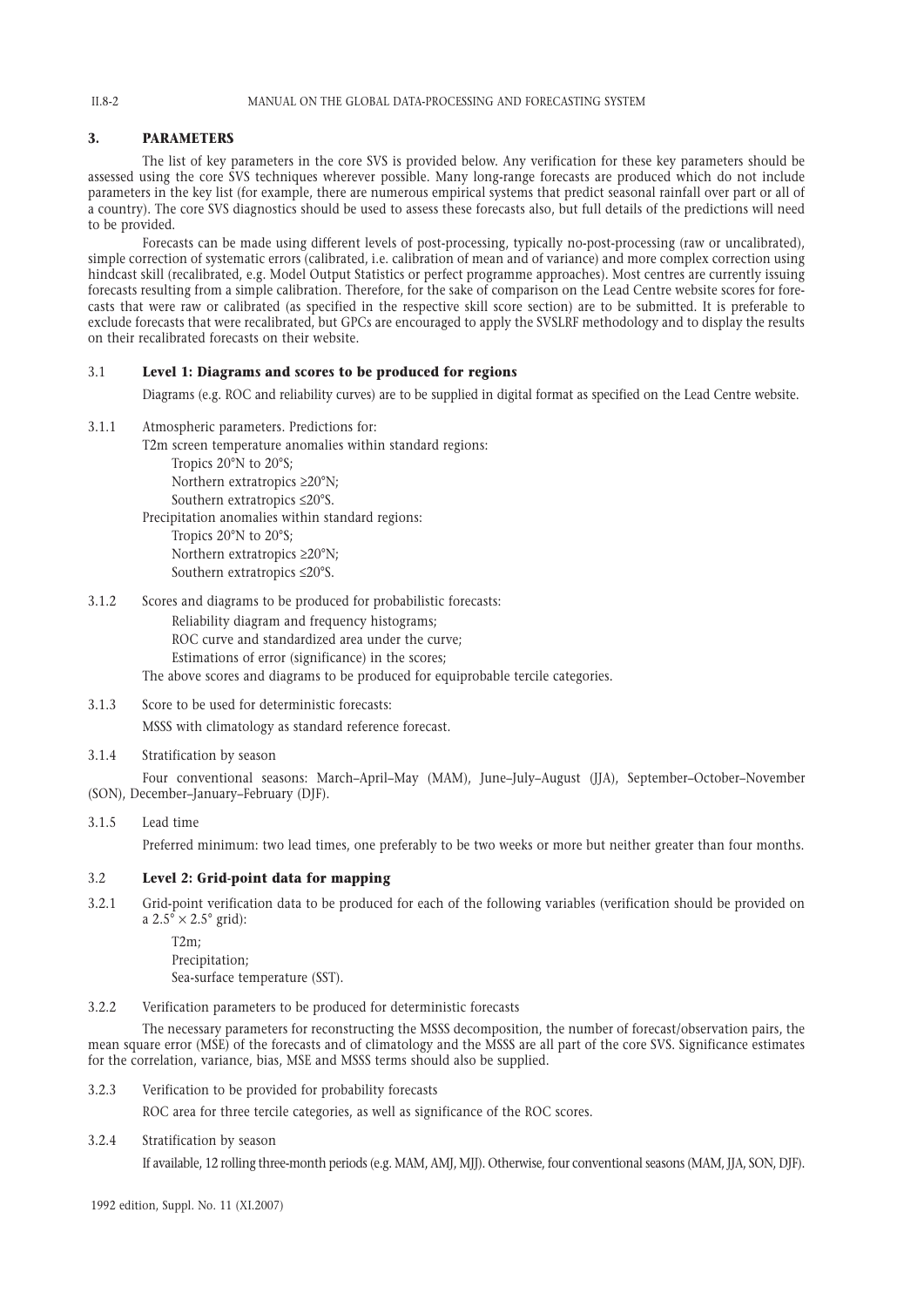# 3.2.5 Lead time

Preferred minimum: two lead times, one preferably two weeks or more, but neither greater than four months.

# 3.2.6 Stratification according to the state of ENSO

Stratification by the state of ENSO should be provided if sufficient ENSO events are contained within the hindcast period used. Scores should be provided for each of three categories:

- (*a*) All hindcast seasons;
- (*b*) Seasons with *El Niño* active;
- (*c*) Seasons with *La Niña* active.

# **3.3 Level 3: Tabulated information to be exchanged**

Tabular information to be provided for grid points of a  $2.5 \times 2.5$  grid.

3.3.1 Contingency tables

Contingency tables to be produced for verifying forecasts of tercile categories in each of the following variables: T2m;

Precipitation; SST.

### 3.3.2 Tables to be produced for probabilistic forecast verification

The number of forecast hits and false alarms to be recorded against each ensemble member or probability bin for each of three equiprobable categories (terciles). It is recommended that the number of bins remain between 10 and 20. The forecast providers can bin according to percentage probability or by individual ensemble members as necessary. No latitude weighting of the numbers of hits and false alarms is to be applied in the contingency tables.

The user is encouraged to aggregate the tables over grid points for the region of interest and to apply methods of assessing statistical significance of the aggregated tables.

3.3.3 Tables to be produced for deterministic forecasts

 $3 \times 3$  contingency tables comparing the forecast tercile with the observed tercile, over the hindcast period.

# 3.3.4 Stratification by season

If available, 12 rolling three-month periods (e.g. MAM, AMJ, MJJ). Otherwise four conventional seasons (MAM, JJA, SON and DJF).

# 3.3.5 Lead time

Preferred minimum: two lead times, one preferably two weeks or more, but neither greater than four months.

### 3.3.6 Stratification according to the state of ENSO

Stratification by the state of ENSO should be provided if sufficient ENSO events are contained within the hindcast period used. Scores should be provided for each of three categories:

- (*a*) All hindcast seasons;
- (*b*) Seasons with *El Niño* active;
- (*c*) Seasons with *La Niña* active.

# **3.4 Verification for indices (Level 1)**

3.4.1 Indices to be verified

Niño3.4 region SST anomalies. Other indices may be added in due course.

# 3.4.2 Scores to be calculated for probabilistic forecasts

ROC area for 3 tercile categories. Where dynamical forecast models are used, the ROC scores should be calculated for the grid-point averaged SST anomaly over the Niño3.4 region. It is recommended that significance of the ROC scores should also be calculated.

### 3.4.3 Scores to be calculated for deterministic forecasts

The three terms of the Murphy decomposition of MSSS, produced with climatology as standard reference forecast. As a second (optional) control, it is recommended that damped persistence be used. Significance estimates should accompany each of the three terms.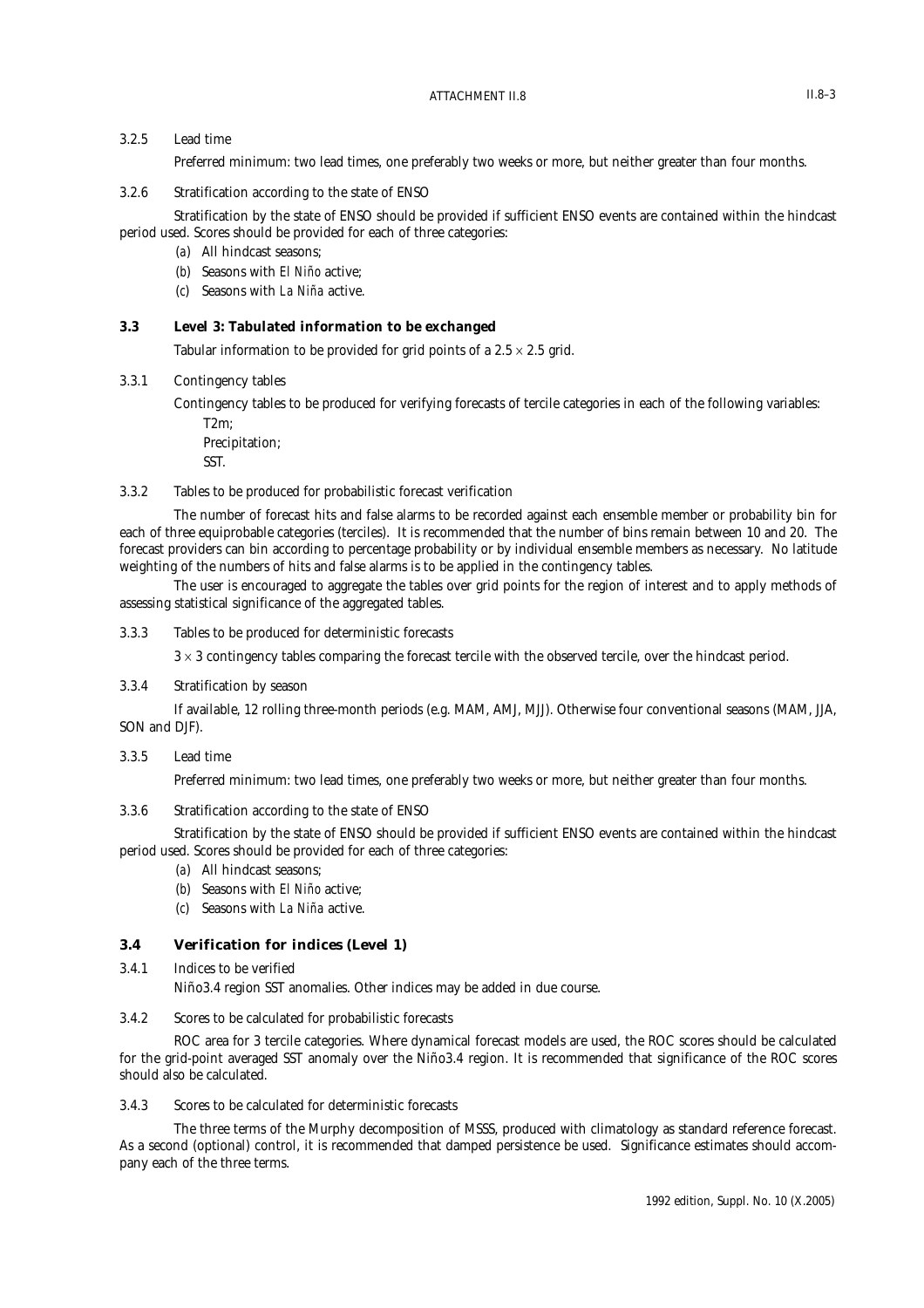### MANUAL ON THE GLOBAL DATA-PROCESSING AND FORECASTING SYSTEM

Where dynamical models are used, the MSSS decomposition should be calculated for the grid-point averaged Niño3.4 anomaly.

3.4.4 Stratification by month

Verification should be provided for each calendar month.

# 3.4.5 Lead time

II.8–4

Verification for each month should be provided for six lead times. Namely zero-lead and 1-month, 2-month, 3-month, 4-month and 5-month leads. Additional lead times are encouraged if available.

### **4. STAGGERED IMPLEMENTATION**

In order to ease implementation, producers may stagger the provision of the elements of the core SVS according to the following recommendation.

- (*a*) Verification at Levels 1 and 2 in the first year of implementation,
- (*b*) Verification at Level 3 by the middle of the year following implementation of Levels 1 and 2,
- (*c*) Level of significance by the end of the year following implementation of Levels 1 and 2.

\*\*\*

# **1. INTRODUCTION**

The following sections present detailed specifications for the development of an SVS for LRF within the framework of a WMO exchange of verification scores. The SVS for LRF described herein constitutes the basis for LRF evaluation and validation, and for exchange of verification scores. It will grow as more requirements are adopted.

# **2. DEFINITIONS**

### **2.1 LRF**

LRF extend from 30 days up to two years and are defined in Table 1.

| Monthly outlook                                   | Description of averaged weather parameters expressed as a departure from climate<br>values for that month                        |
|---------------------------------------------------|----------------------------------------------------------------------------------------------------------------------------------|
| Three-month or 90-day 'rolling<br>season' outlook | Description of averaged weather parameters expressed as a departure from climate<br>values for that three-month or 90-day period |
| Seasonal outlook                                  | Description of averaged weather parameters expressed as a departure from climate<br>values for that season                       |

#### **Table 1**

### **Definition of LRF**

Seasons have been loosely defined in the northern hemisphere as December-January-February (DJF) for winter (summer in the southern hemisphere), March-April-May (MAM) for spring (autumn in the southern hemisphere), June-July-August (JJA) for summer (winter in the southern hemisphere) and September-October-November (SON) for autumn (spring in the southern hemisphere). Twelve rolling seasons are also defined e.g. MAM, AMJ, MJJ. In tropical areas, the seasons may have different definitions. Outlooks over longer periods such as multi-seasonal outlooks or tropical rainy season outlooks may be provided.

It is recognized that in some countries LRF are considered to be climate products.

This attachment is mostly concerned with three-month or 90-day outlooks and seasonal outlooks.

# **2.2 Deterministic LRF**

Deterministic LRF provide a single expected value for the forecast variable. The forecast may be presented in terms of an expected category (referred to as categorical forecasts, e.g. equiprobable terciles) or may take predictions of the continuous variable (non-categorical forecasts). Deterministic LRF can be produced from a single run of a numerical weather prediction (NWP) model or a general circulation model (GCM), or from the grand mean of the members of an ensemble prediction system (EPS), or can be based on an empirical model.

The forecasts are either objective numerical values such as departure from normal of a given parameter or expected occurrences (or non-occurrences) of events classified into categories (above/below normal or above/near/below normal for example). Although equiprobable categories are preferred for consistency, other classifications can be used in similar fashion.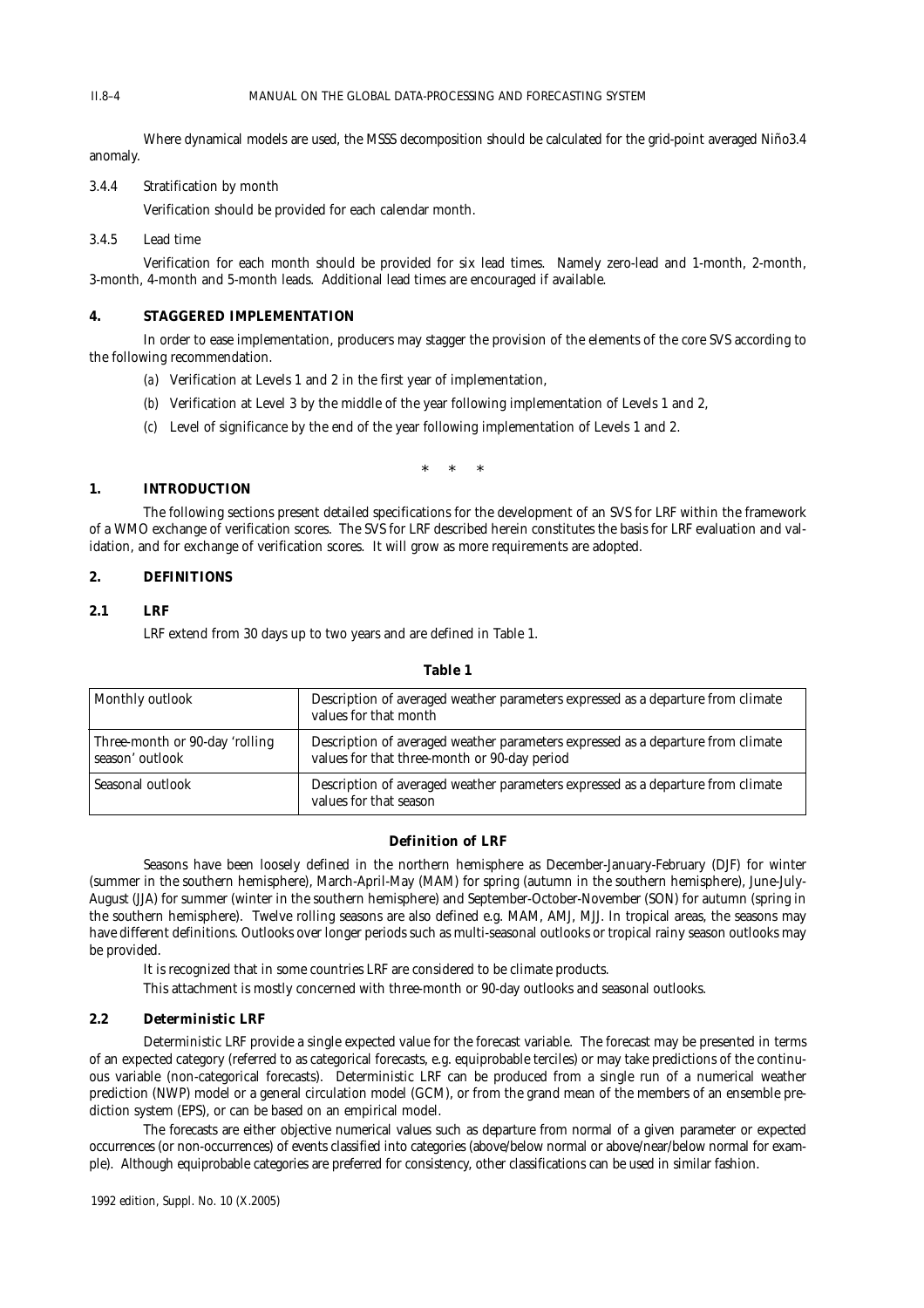# **2.3 Probabilistic LRF**

Probabilistic LRFs provide probabilities of occurrences or non-occurrences of an event or a set of fully inclusive events. Probabilistic LRFs can be generated from an empirical model, or produced from an EPS.

The events can be classified into categories (above/below normal or above/near/below normal for example). Although equiprobable categories are preferred for consistency, other classifications can be used in similar fashion.

# **2.4 Terminology**

There is no universally accepted definition of forecast period and forecast lead time. However, the definition in Table 2 will be used here.

**Table 2 Definitions of forecast period and lead time**

| Forecast period | Forecast period is the validity period of a forecast. For example, LRF may be valid for a 90-day<br>period or a season.                                                                                                                                                                                                                                                                                                                                                                                                                                                                                           |
|-----------------|-------------------------------------------------------------------------------------------------------------------------------------------------------------------------------------------------------------------------------------------------------------------------------------------------------------------------------------------------------------------------------------------------------------------------------------------------------------------------------------------------------------------------------------------------------------------------------------------------------------------|
| Lead time       | Lead time refers to the period of time between the issue time of the forecast and the beginning of<br>the forecast validity period. LRFs based on all data up to the beginning of the forecast validity<br>period are said to be of lead zero. The period of time between the issue time and the beginning of<br>the validity period will categorize the lead. For example, a winter seasonal forecast issued at the end<br>of the preceding summer season is said to be of one-season lead. A seasonal forecast issued one<br>month before the beginning of the validity period is said to be of one-month lead. |

Figure 1 presents the definitions of Table 2 in graphical format.



Figure 1 — Definition of forecast period, lead time and persistence as applied in a forecast verification framework

The forecast range determines how far into the future LRFs are provided; it is thus the summation of lead time and forecast period.

Persistence, for a given parameter, signifies a persisting anomaly which has been observed over the same length of time as the forecast period and immediately prior to the LRF issue time (see Figure 1). It is important to realize that only the anomaly of any given parameter can be considered in persistence. The persisting anomaly is added to the background climatology to retrieve the parameter in question. Climatology is equivalent to a uniform persisting anomaly of zero.

# **3. SVS FOR LRF**

Forecasts can be made using different levels of post-processing, typically no-post-processing (raw or uncalibrated), simple correction of systematic errors (calibrated, i.e. calibration of mean and of variance) and more complex correction using hindcast skill (recalibrated, e.g. Model Output Statistics or perfect programme approaches). Most centres are currently issuing forecasts resulting from a simple calibration. Therefore, for the sake of comparison on the Lead Centre website scores for forecasts that were raw or calibrated (as specified in the respective skill score section) are to be submitted. It is preferable to exclude forecasts that were recalibrated, but GPCs are encouraged to apply the SVSLRF methodology and to display the results on their recalibrated forecasts on their website.

### **3.1 Parameters to be verified**

The following parameters are to be verified:

- (*a*) Surface air temperature (T2m) anomaly at screen level;
- (*b*) Precipitation anomaly;
- (*c*) SST anomaly.

In addition to these three parameters, the Niño3.4 index, defined as the mean SST anomaly over the Niño3.4 region from 170°W to 120°W and from 5°S to 5°N, inclusive, is also to be verified.

- It is recommended that three levels of verification be done:
- (*a*) Level 1: large-scale aggregated overall measures of forecast performance (see section 3.1.1).
- (*b*) Level 2: verification at grid points (see section 3.1.2).
- (*c*) Level 3: grid point by grid point contingency tables for more extensive verification (see section 3.1.3).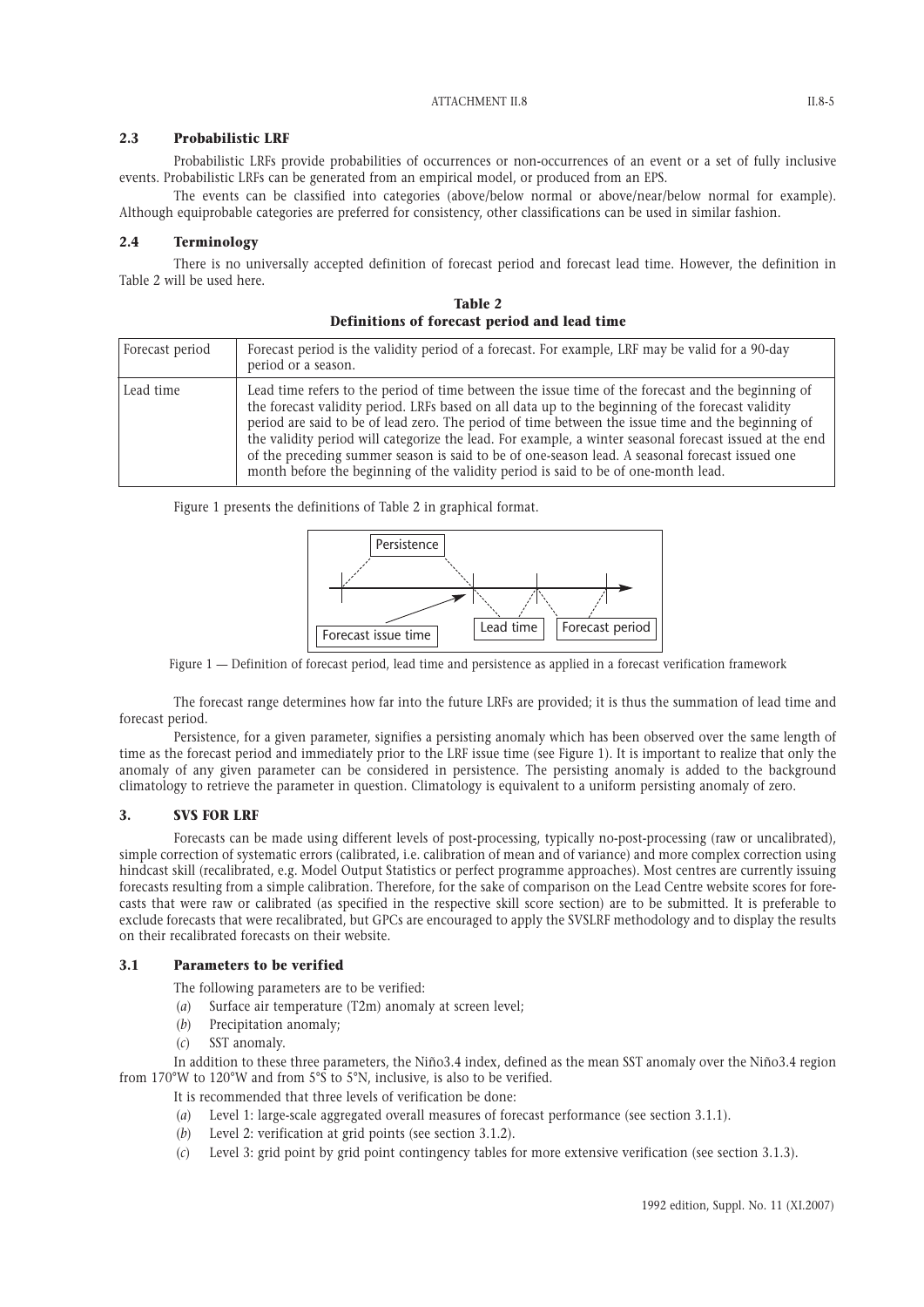#### MANUAL ON THE GLOBAL DATA-PROCESSING AND FORECASTING SYSTEM

Both deterministic and probabilistic forecasts are verified if available. Level 1 is applicable to the T2m anomaly, precipitation anomaly and Niño3.4 index. Levels 2 and 3 are applicable to the T2m anomaly, precipitation anomaly and SST anomaly.

# 3.1.1 Aggregated verification (Level 1)

Large-scale verification statistics are required in order to evaluate the overall skill of the models and ultimately to assess their improvements. These are bulk numbers calculated by aggregating verifications at all grid points within large regions; they will not necessarily reflect skill for any subregion. This aggregated verification is performed over three regions:

- (*a*) Tropics: from 20°S to 20°N, inclusive;
- (*b*) Northern extratropics: from 20°N to 90°N, inclusive;
- (*c*) Southern extratropics: from 20°S to 90°S, inclusive.

Verification of the Niño3.4 index is also part of Level 1 verification.

#### 3.1.2 Grid-point verification (Level 2)

Grid-point verification is recommended for a regionalized assessment of the skill of the model, for which a  $2.5^{\circ} \times 2.5^{\circ}$  latitude/longitude grid is recommended, with origin at 0°N, 0°E. Verification should be supplied to the Lead Centre for visual rendering. The formats for supplying derived verification are specified on the Lead Centre's website.

# 3.1.3 Contingency tables (Level 3)

| SUMMALY OF THE COLE SYS                             |                                                                       |                                                                |                                                                         |  |
|-----------------------------------------------------|-----------------------------------------------------------------------|----------------------------------------------------------------|-------------------------------------------------------------------------|--|
| Parameters                                          | Verification regions                                                  | Deterministic forecasts                                        | Probabilistic forecasts                                                 |  |
|                                                     |                                                                       | Level 1                                                        |                                                                         |  |
| T2m anomaly<br>Precipitation anomaly                | Tropics<br>Northern extratropics<br>Southern extratropics             | MSSS (bulk number)                                             | ROC curves<br>ROC areas<br>Reliability diagrams<br>Frequency histograms |  |
|                                                     | (section 3.1.1)                                                       | (section 3.3.1)                                                | (sections $3.3.3$ and $3.3.4$ )                                         |  |
| Niño3.4 index                                       | N/A                                                                   | MSSS (bulk number)                                             | ROC curves<br>ROC areas<br>Reliability diagrams<br>Frequency histograms |  |
|                                                     |                                                                       | (section 3.3.1)                                                | (sections $3.3.3$ and $3.3.4$ )                                         |  |
|                                                     |                                                                       | Level 2                                                        |                                                                         |  |
| T2m anomaly<br>Precipitation anomaly<br>SST anomaly | Grid-point verification<br>on a $2.5^{\circ} \times 2.5^{\circ}$ grid | MSSS and its three-term<br>decomposition at each<br>grid-point | ROC areas at each<br>grid point                                         |  |
|                                                     | (section 3.1.2)                                                       | (section 3.3.1)                                                | (section 3.3.3)                                                         |  |
| Level 3                                             |                                                                       |                                                                |                                                                         |  |
| T2m anomaly<br>Precipitation anomaly<br>SST anomaly | Grid-point verification<br>on a $2.5^{\circ} \times 2.5^{\circ}$ grid | $3 \times 3$ contingency tables<br>at each grid-point          | ROC reliability tables at<br>at each grid-point                         |  |
|                                                     | (section 3.1.2)                                                       | (section 3.3.2)                                                | (section 3.3.3)                                                         |  |

**Table 3 Summary of the core SVS**

Contingency tables allow users to perform more detailed verifications and generate statistics that are relevant for particular regions. The content and structure of the contingency tables is defined in sections 3.3.2 and 3.3.3. Data formats for supplying the contingency tables are specified on the Lead Centre's website.

### 3.1.4 Summary of the core SVS

The following gives a summary of parameters, validation regions and diagnostics that form the core SVS. The required periods, lead times and stratification against the state of ENSO are given in section 3.2.

The number of LRF realizations is far smaller than in the case of short-term numerical weather prediction forecasts. Consequently it is essential as part of the core SVS to calculate and report error bars and the level of significance (see section 3.3.5).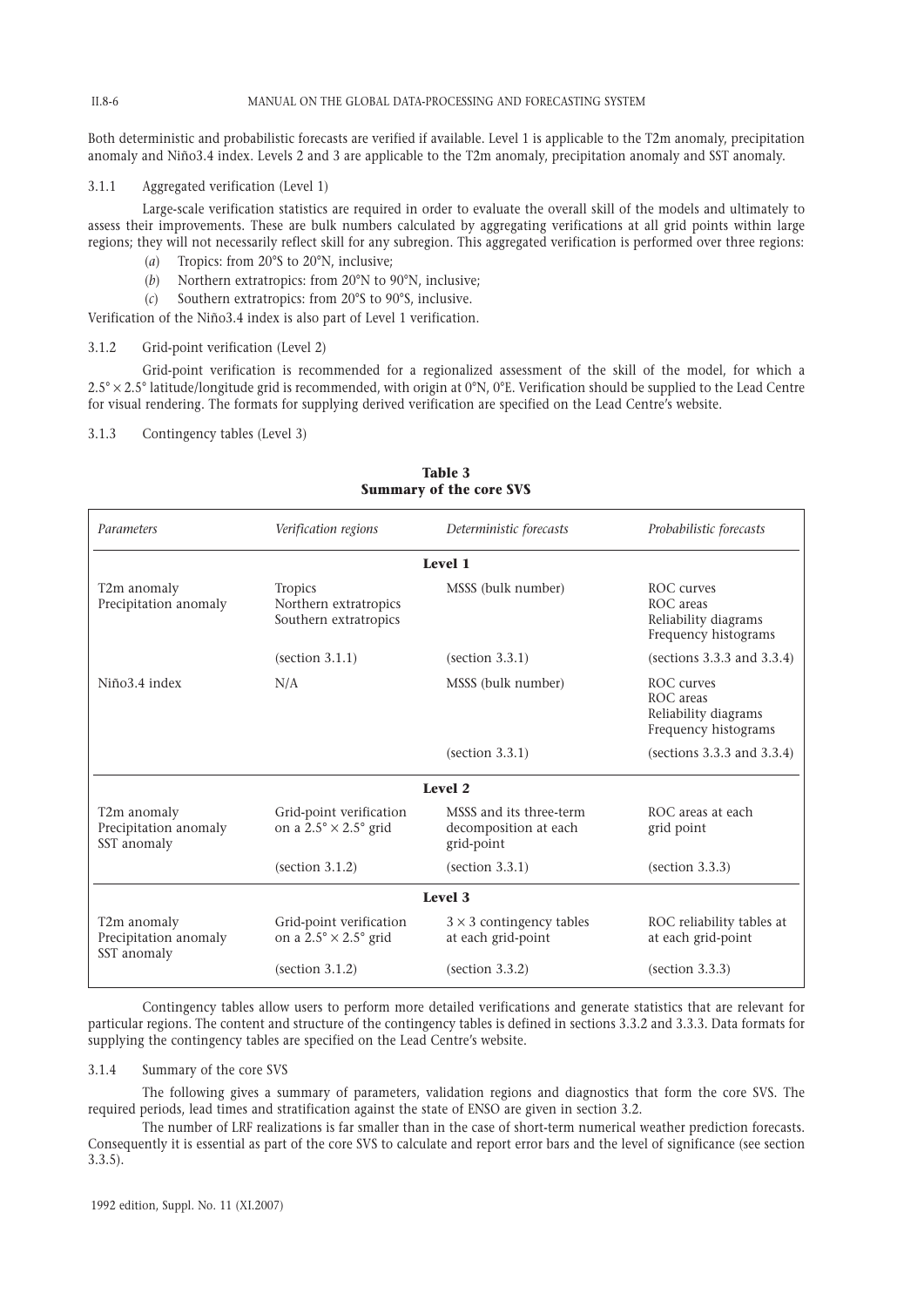In order to ease implementation, participating LRF producers may stage the introduction of the core SVS by prioritizing implementation of verification at levels 1 and 2.

Other parameters and indices to be verified as well as other verification scores can be added to the core SVS in future versions.

### **3.2 Verification strategy**

LRF verification should be done on a latitude/longitude grid, with areas as defined in section 3.1.1. Verification can also be done at individual stations or groups of stations. Verification on a latitude-longitude grid is performed separately from that done at stations.

A 2.5°  $\times$  2.5° verification latitude-longitude grid is recommended, with origin at 0°N, 0°E. Both forecasts and the gridded verifying data sets are to be interpolated onto the same  $2.5^{\circ} \times 2.5^{\circ}$  grid.

In order to handle spatial forecasts, predictions for each point within the verification grid should be treated as individual forecasts but with all results combined into the final outcome. The same approach is applied when verification is done at stations. Categorical forecast verification can be performed for each category separately.

Similarly, all forecasts are treated as independent and combined together into the final outcome, when verification is done over a long period of time (several years for example).

Stratification of the verification data is based on the forecast period, lead time and verification area. Stratification by forecast period should, for T2m and precipitation, be by four conventional seasons for Level 1. For Levels 2 and 3 stratification should be on 12 rolling seasons (see section 2.1) if available, otherwise four conventional seasons should be used. Verification results for different seasons should not be mixed. Stratification by lead time should include a minimum of two lead times, with lead time not greater than four months. Forecasts with different lead times are similarly to be verified separately. Stratification according to the state of ENSO (where there are sufficient cases) should be as follows:

- (*a*) All hindcast seasons;
- (*b*) Seasons with El Niño active;
- (*c*) Seasons with La Niña active.

For Niño3.4, SST anomaly verification should be stratified according to each calendar month and lead time. Six lead times should be provided, ranging from zero to a 5-month lead.

### **3.3 Verification scores**

The verification scores to be used are: MSSS and ROC.

MSSS is applicable to deterministic forecasts only, while ROC is applicable to both deterministic and probabilistic forecasts. MSSS is applicable to non-categorical forecasts (or to forecasts of continuous variables), while ROC is applicable to categorical forecasts whether deterministic or probabilistic in nature.

The verification methodology using ROC is derived from signal detection theory and is intended to provide information on the characteristics of the systems upon which management decisions can be taken. In the case of weather/climate forecasts, the decisions may relate to the most appropriate way of using a forecast system for a given purpose. ROC is applicable to both deterministic and probabilistic categorical forecasts and is useful in contrasting the characteristics of deterministic and probabilistic systems. The ROC derivation is based on contingency tables giving the hit rate and false alarm rate for deterministic or probabilistic forecasts. The events are defined as binary, which means that only two outcomes are possible, occurrence or non-occurrence. It is recognized that ROC as applied to deterministic forecasts is equivalent to the Hanssen and Kuipers score (see section 3.3.2).

The binary event can be defined as the occurrence of one of two possible categories when the outcome of the LRF system is in two categories. When the outcome of the LRF system is in three (or more) categories, the binary event is defined in terms of occurrences of one category against the remaining ones, hence the ROC has to be calculated for each possible category.

#### 3.3.1 MSSS for non-categorical deterministic forecasts

Let  $x_{ij}$  and  $f_{ij}$  ( $i=1, ..., n$ ) denote time series of observations and continuous deterministic forecasts, respectively, for a grid point or station *j* over the period of verification (POV). Then, their averages for the POV,  $\bar{x}_j$  and  $\bar{f}_j$  and their sample variances  $s_{xi}^2$  and  $s_{fi}^2$  are given by:

$$
\overline{x}_{j} = \frac{1}{n} \sum_{i=1}^{n} x_{ij}, \quad \overline{f}_{j} = \frac{1}{n} \sum_{i=1}^{n} f_{ij}
$$

$$
s_{xj}^{2} = \frac{1}{n-1} \sum_{i=1}^{n} \left( x_{ij} - \overline{x}_{j} \right)^{2}, \quad s_{jj}^{2} = \frac{1}{n-1} \sum_{i=1}^{n} \left( f_{ij} - \overline{f}_{j} \right)^{2}
$$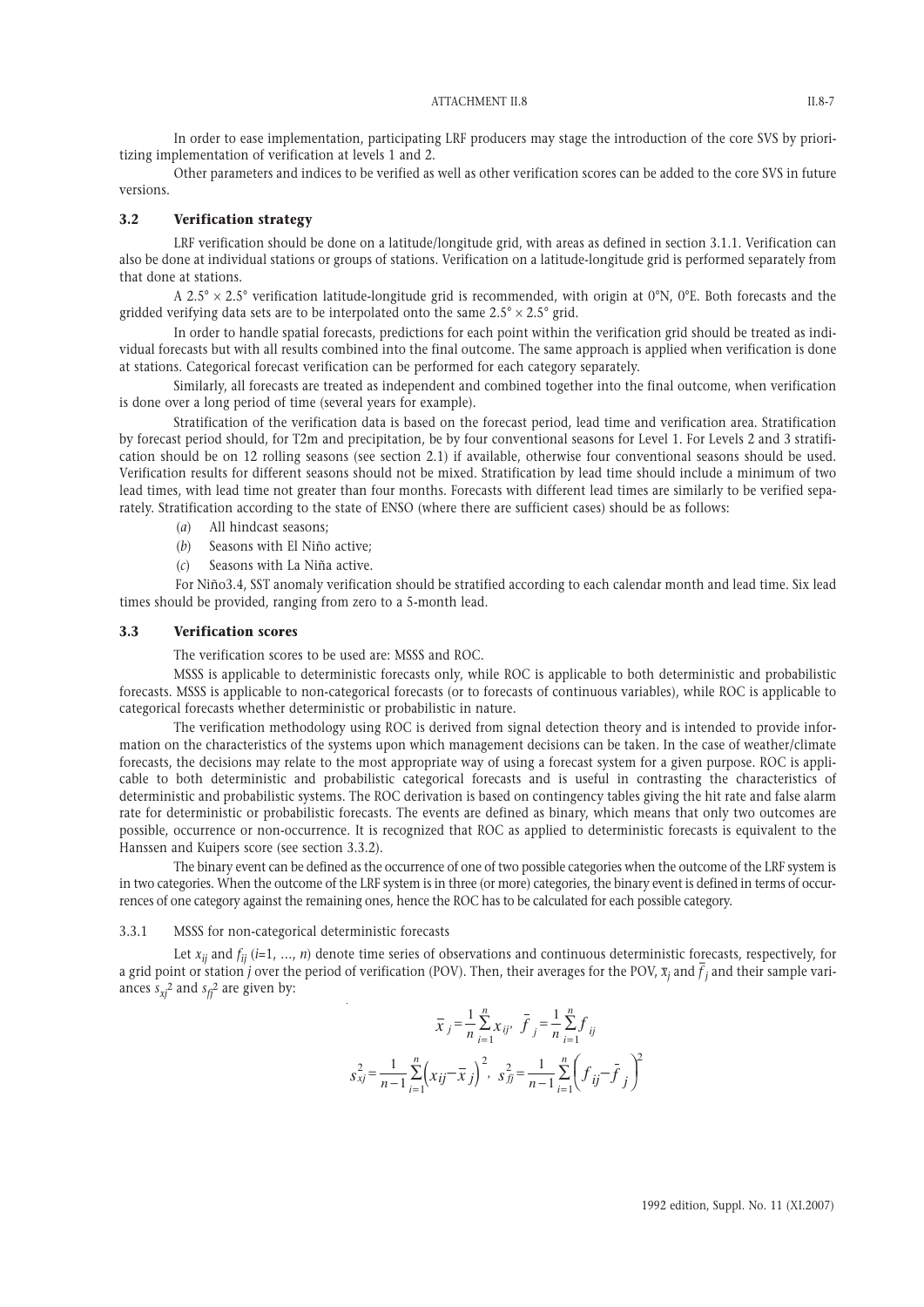The MSE of the forecasts is:

$$
MSE_{j} = \frac{1}{n} \sum_{i=1}^{n} (f_{ij} - x_{ij})^{2}
$$

In the case of cross-validated (see section 3.4) POV climatology forecasts where forecast/observation pairs are reasonably temporally independent of each other (so that only one year at a time is withheld), the MSE of climatology forecasts (Murphy, 1988) is:

$$
MSE_{cj} = \frac{n-1}{n} s_{xj}^2
$$

The MSSS for *j* is defined as one minus the ratio of the MSE of the forecasts to the MSE for forecasts of climatology:

$$
MSSS_j = l - \frac{MSE_j}{MSE_{cj}}
$$

For the three domains described in section 3.1.1, it is recommended that an overall MSSS be provided, which is computed as:

$$
MSSS = I - \frac{\sum_{j} w_{j} MSE_{j}}{\sum_{j} w_{j} MSE_{cj}}
$$

where  $w_j$  is unity for verifications at stations and is equal to cos(θ<sub>j</sub>), where θ<sub>j</sub> is the latitude at grid point *j*, on latitude-longitude grids.

For either MSSS*j* or MSSS, a corresponding root mean square skill score (RMSSS) can be obtained easily from:

$$
RMSSS = I - \left(I - MSSS\right)^{1/2}
$$

MSSS*j* for fully cross-validated forecasts (with one year at a time withheld) can be expanded (Murphy, 1988) as:

$$
MSSS_{j} = \left\{ 2 \frac{s_{fj}}{s_{xj}} r_{fxi} - \left( \frac{s_{fj}}{s_{xj}} \right)^{2} - \left( \frac{\left[ \bar{f}_{j} - \bar{x}_{j} \right] }{s_{xj}} \right)^{2} + \frac{2n-1}{\left( n-1 \right)^{2}} \right\} / \left\{ 1 + \frac{2n-1}{\left( n-1 \right)^{2}} \right\}
$$

where  $r_{fxi}$  is the product moment correlation of the forecasts and observations at point or station *j*.

$$
r_{f x j} = \frac{\frac{1}{n} \sum_{i=1}^{n} (f_{ij} - \bar{f}_{j}) (x_{ij} - \bar{x}_{j})}{s_{f j} s_{x j}}
$$

The first three terms of the decomposition of MSSSi are related to phase errors (through the correlation), amplitude errors (through the ratio of the forecast to observed variances) and overall bias error, respectively, of the forecasts. These terms provide the opportunity for those wishing to use the forecasts for input into regional and local forecasts to adjust or weight the forecasts as appropriate. The last term takes into account the fact that the 'climatology' forecasts are cross-validated as  $w<sub>e</sub>11$ 

Note that for forecasts with the same amplitude as that of observations (second term unity) and no overall bias (third term zero), MSSSj will not exceed zero (i.e. the forecasts' MSE will not be less than for 'climatology') unless  $r_{fvi}$  exceeds approximately 0.5.

The core SVS for LRF requires grid-point values of the correlation, the ratio of the square roots of the variances, and the overall bias, i.e.

$$
r_{fxi} \, , \, \frac{s_{fj}}{s_{xj}} \, , \left[ \bar{f}_j - \bar{x}_j \right]
$$

In addition, it is recommended that grid-point (j) values of the following quantities be provided:

$$
n, f_j, \bar{x}_j, s_{fj}, s_{xj}, r_{fxj}, MSE_j, MSE_c, MSE_s
$$

As an additional standard against which to measure forecast performance, cross-validated damped persistence (defined below) should be considered for certain forecast sets. A forecast of ordinary persistence, for a given parameter and target period, signifies a persisting anomaly (departure from cross-validated climatology) from a period immediately preceding the start of the lead time for the forecast period (see Figure 1). This period must have the same length as the forecast period. For example, the ordinary persistence forecast for a 90-day period made 15 days in advance would be the anomaly of the 90-day period beginning 105 days before the target forecast period and ending 16 days before. Ordinary persistence forecasts are never recommended as a standard against which to measure other forecasts if the performance or skill measures are based on MSE as here, since persistence is easily surpassed in this framework.

1992 edition, Suppl. No. 11 (XI.2007)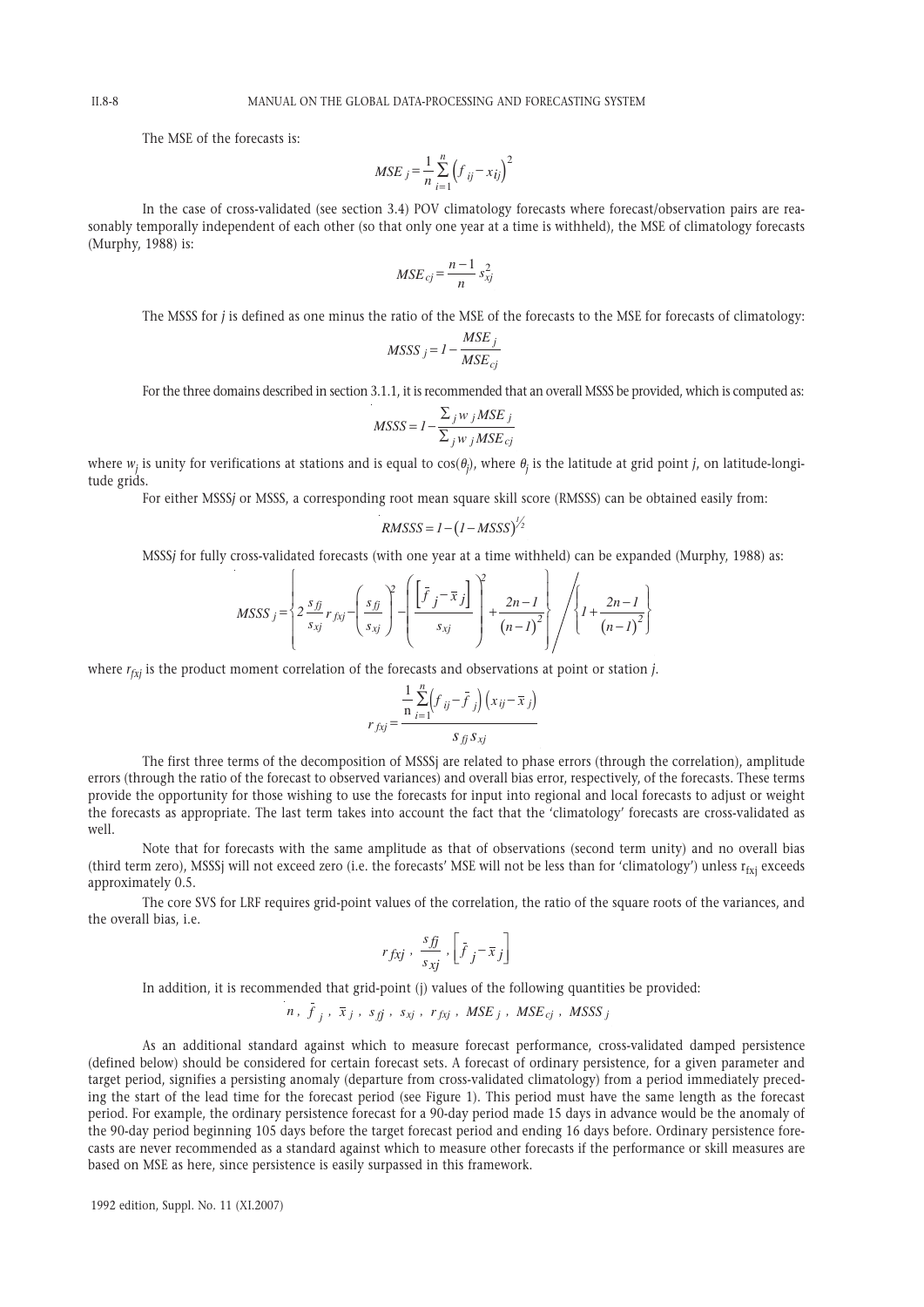Damped persistence is the optimal persistence forecast in a least squares error sense. Even damped persistence should not be used in the case of extratropical seasonal forecasts, because the nature of the interannual variability of seasonal means changes considerably from one season to the next in the extratropics. In all other cases, damped persistence forecasts can be made in cross-validated mode (see section 3.4) and the skill and performance diagnostics based on MSE as described above (bulk measures, grid-point values and tables) can be computed and presented for these forecasts.

Damped persistence  $r_{\Delta,j}^m\left[x_{ij}(t-\Delta t)-\overline{x}_{ij}^m(t-\Delta t)\right]$  is the ordinary persistence anomaly  $x_{ij}(t-\Delta t)-\overline{x}_{ij}^m(t-\Delta t)$ damped (multiplied) towards climatology by the cross-validated, lagged product moment correlation between the period of persistence and the target forecast period. Thus:

$$
r_{\Delta,j}^m = \frac{\frac{1}{m} \sum_{m} \left[ x_{ij} (t - \Delta t) - \overline{x}_{ij}^m (t - \Delta t) \right] \left[ x_{ij} (t) - \overline{x}_{ij}^m (t) \right]}{s_{xj}^m (t - \Delta t) s_{xj}^m (t)}
$$

where *t* is the target forecast period, *t*-∆*t* the persistence period (preceding the lead time), and *m* denotes summation (for  $r^m_{\Delta,j}$ ,  $\bar{x}^m_{ij}$ ,  $s^m_{xj}$ ) at each stage of the cross-validation over all *i* except those being currently withheld (section 3.4).

⇒ MSSS, provided as a single bulk number, is mandatory for Level 1 verification in the core SVS. MSSS, together with its three-term decomposition, are also mandatory for Level 2 verification in the core SVS. For the exchange of scores via the Lead Centre website the MSSS and its decomposition term should be calculated using the raw forecasts and preferably not the calibrated ones.

### 3.3.2 Contingency tables and scores for categorical deterministic forecasts

For two- or three-category deterministic forecasts the core SVS for LRF includes full contingency tables, because it is recognized that they constitute the most informative way to evaluate the performance of the forecasts. These contingency tables then form the basis for several skill scores that are useful for comparisons between different deterministic categorical forecast sets (Gerrity, 1992) and between deterministic and probabilistic categorical forecast sets (Hanssen and Kuipers, 1965), respectively.

The contingency tables should be provided for every combination of parameter, lead time, target month or season, and ENSO stratification (when appropriate) at every verification point for both the forecasts and (when appropriate) damped persistence. The definition of ENSO events is provided on the Lead Centre's website. If  $x_i$  and  $f_i$  now denote an observation and corresponding forecast of category i  $(i = 1, ..., 3)$ , let  $n_{ij}$  be the count of those instances with forecast category i and observed category j. The full contingency table is defined as the nine n<sub>ij</sub>. Graphically, the nine cell counts are usually arranged with the forecasts defining the table rows and the observations the table columns:

|           | <i><b>Observations</b></i> |                 |                 |                 |                |
|-----------|----------------------------|-----------------|-----------------|-----------------|----------------|
|           |                            | Below normal    | Near normal     | Above normal    |                |
|           | Below normal               | $n_{11}$        | $n_{12}$        | $n_{13}$        | $n_{1\bullet}$ |
| Forecasts | Near normal                | $n_{21}$        | $n_{22}$        | $n_{23}$        | $n_{2\bullet}$ |
|           | Above normal               | $n_{31}$        | $n_{32}$        | $n_{33}$        | $n_{3\bullet}$ |
|           |                            | $n_{\bullet 1}$ | $n_{\bullet 2}$ | $n_{\bullet 3}$ |                |

**Table 4 General three-by-three contingency table**

In Table 4,  $n_{i\bullet}$  and  $n_{\bullet i}$  represent the sum of the rows and columns respectively; *T* is the total number of cases. Generally at least 90 forecast/observation pairs are required to estimate properly a three-by-three contingency table. Thus it is recommended that the tables provided be aggregated by users over windows of target periods, such as several adjacent months or overlapping three-month periods, or over verification points. In the latter case, weights  $W_i$  should be used in summing  $n_{ij}$  over different points *i* (see discussion on Table 5).  $W_i$  is defined as:

 $W_i = 1$  when verification is done at stations or at single grid points within a limited graphical region;

 $W_i$  = cos ( $\theta_i$ ) at grid point *i*, when verification is done on a grid,  $\theta_i$  being the latitude at grid point *i*.

On a 2.5 degree latitude-longitude grid, the minimum acceptable sample is easily attained, even with a record as short as  $n = 10$ , by aggregating over all grid points within a 10-degree box. Alternatively, in this case, an adequate sample can be achieved by aggregation over three adjacent months or overlapping three-month periods and within a 5-degree box. Regardless of this, scores derived from any contingency table should be accompanied by error bars, confidence intervals or level of significance.

Contingency tables such as the one in Table 4 are mandatory for Level 3 verification in the core SVS.

Relative sample frequencies  $p_{ij}$  are defined as the ratios of the cell counts to the total number of forecast/observation pairs *N* (*n* is reserved to denote the length of the POV):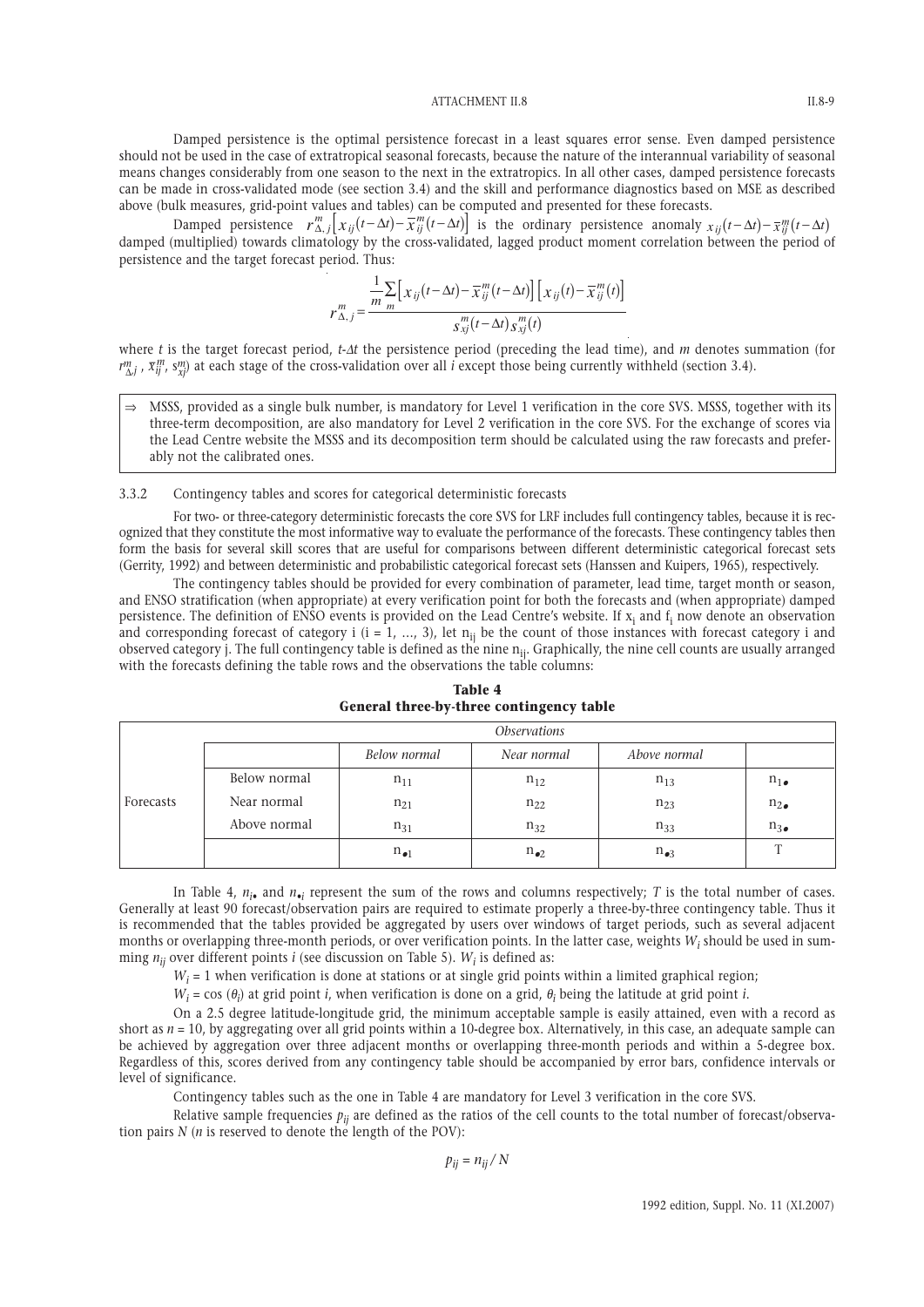The sample probability distributions of forecasts and observations, respectively, then become:

$$
p(f_i) = \sum_{j=1}^{3} p_{ij} = \hat{p}_i ; \quad i = 1, ..., 3
$$
  

$$
p(x_i) = \sum_{j=1}^{3} p_{ji} = p_i ; \quad i = 1, ..., 3
$$

A recommended skill score for the three-by-three table which has many desirable properties and is easy to compute is the Gerrity skill score (GSS). The definition of the GSS uses a scoring matrix  $s_{ij}$  ( $i = 1, ..., 3$ ), which is a tabulation of the reward or penalty every forecast/observation outcome represented by the contingency table will be accorded:

> 1 3

 $GSS =$ 

The scoring matrix is given by:

$$
S_{ii} = \frac{1}{2} \left( \sum_{r=1}^{i-1} a_r^{-1} + \sum_{r=i}^{2} a_r \right)
$$
  

$$
S_{ij} = \frac{1}{2} \left[ \sum_{r=1}^{i-1} a_r^{-1} - (j-1) + \sum_{r=j}^{2} a_r \right]; \quad 1 \le i < 3, i < j \le 3
$$

 $\sum_{i=1}$   $\sum_{j=1}$   $p_{ij}$   $s_{ij}$ 3

where:  $a_i = \begin{cases} I - \sum p_i \\ r = 1 \end{cases}$ *i*  $\frac{L}{r=1}$ <br>*r*=1  $a_i = \left(1 - \sum_{r=1}^{i} p_r\right) / \left(\sum_{r=1}^{i} p_r\right)$ ſ l I  $\overline{a}$  $\overline{1}$ ſ l  $\overline{\phantom{a}}$ ľ  $\overline{1}$  $\sum_{r=1} P_r \left| \frac{\sum p_r}{r-1} \right|$ 1  $\frac{1}{r-1}$ 

Note that the GSS is computed using the sample probabilities, not those on which the original categorizations were based (i.e. 0.33, 0.33, 0.33).

Alternatively, the GSS can be computed by the numerical average of two of the three possible two-category, unscaled Hanssen and Kuipers scores (introduced below) that can be computed from the three-by-three table. The two are computed from the two two-category contingency tables formed by combining categories on either side of the partitions between consecutive categories: (*a*) above normal and a combined near and below normal category; and (*b*) below normal and a combined near and above normal category.

The easy construction of the GSS ensures its consistency from categorization to categorization and with underlying linear correlations. The score is also equitable, does not depend on the forecast distribution, does not reward conservatism, utilizes off-diagonal information in the contingency table, and penalizes larger errors more. For a limited subset of forecast situations, it can be manipulated by the forecaster to his/her advantage (Mason and Mimmack, 2002), but this is not a problem for objective forecast models that have not been trained to take advantage of this weakness. For all these reasons it is the recommended score.

An alternative score to the GSS to be considered is LEPSCAT (Potts, et al., 1996).

Table 5 shows the general form for the three possible two-by-two contingency tables referred to above (the third is the table for the near normal category and the combined above and below normal category). In Table 5, *T* is the grand sum of all the proper weights applied on each occurrence and non-occurrence of the events.

|  | Table 5 |                                                           |  |
|--|---------|-----------------------------------------------------------|--|
|  |         | General ROC contingency table for deterministic forecasts |  |

The two-by-two table in Table 5 may be constructed from the three-by-three table described in Table 4 by summing the appropriate rows and columns.

|           | <i><b>Observations</b></i>     |                    |                           |                              |
|-----------|--------------------------------|--------------------|---------------------------|------------------------------|
|           |                                | <i>Occurrences</i> | Non-occurrences           |                              |
| Forecasts | Occurrences<br>Non-occurrences | $\mathbf{U}$<br>v٥ | $NO_1$<br>NO <sub>2</sub> | $O_1 + NO_1$<br>$O_2 + NO_2$ |
|           |                                | $O_1 + O_2$        | $NO_1 + NO_2$             |                              |

In Table 5:

 $O_1$  represents the correct forecasts or hits:  $O_1 = \sum W_i (OF)_{i'}$  (OF) being 1 when the event occurrence is observed and forecast; 0 otherwise. The summation is over all grid points or stations;

NO<sub>1</sub> represents false alarms:  $NO_1 = \Sigma W_i$  (NOF) $_\nu$  (NOF) being 1 when the event occurrence is not observed but was forecast; 0 otherwise. The summation is over all grid points or stations;

 $O_2$  represents the misses:  $O_2 = \sum W_i (ONF)_i$  (ONF) being 1 when the event occurrence is observed but not forecast; 0 otherwise. The summation is over all grid points or stations;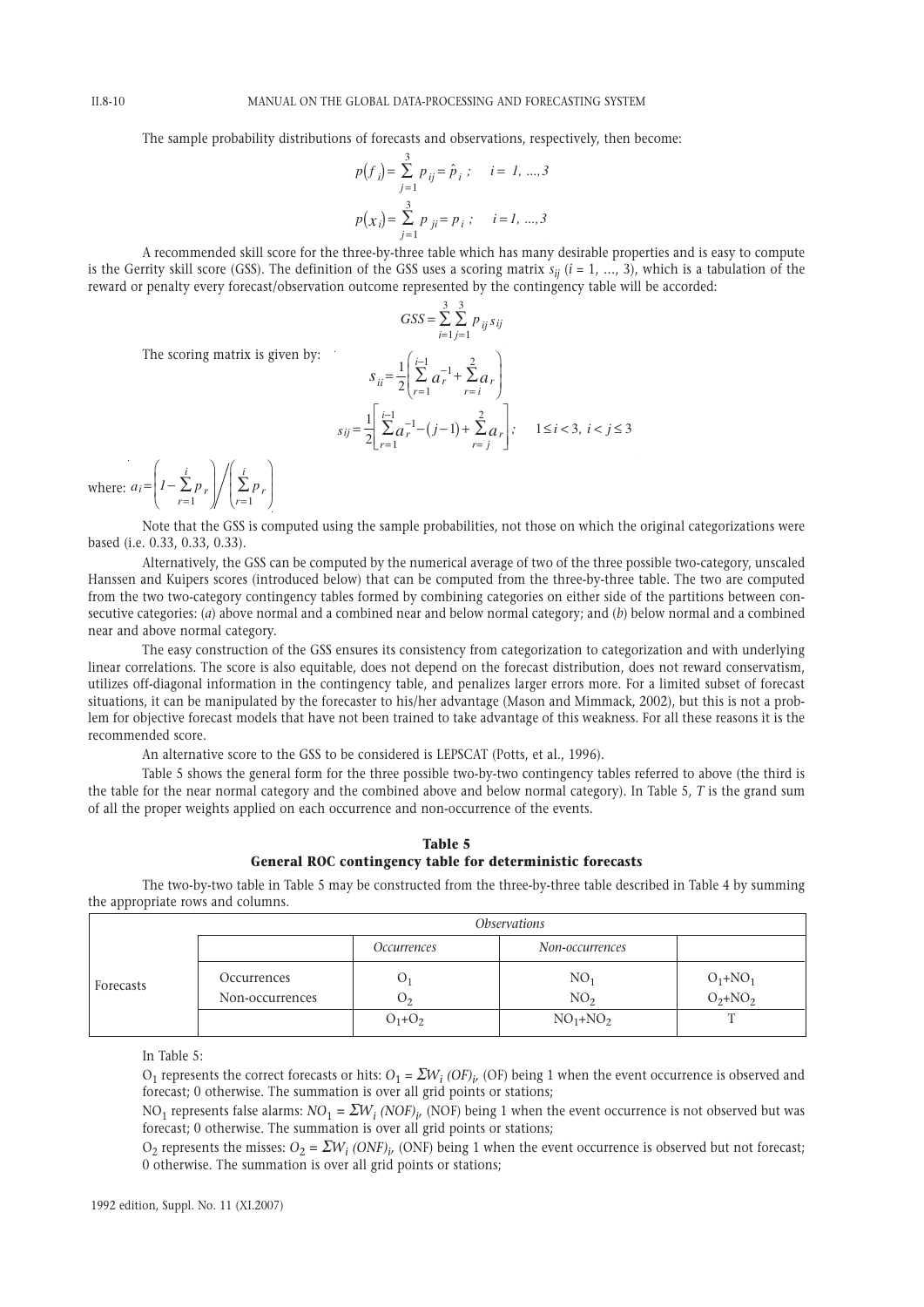$NO_2$  represents the correct rejections:  $NO_2$  *=*  $\Sigma W_i$  *(NONF)*<sub>i</sub>, (NONF) being 1 when the event occurrence is not observed and not forecast; 0 otherwise. The summation is over all grid points or stations;

 $W_i$  = 1 when verification is done at stations or at single grid points;  $W_i$  = cos ( $\theta_i$ ) at grid point *i* when verification is done on a grid, θ*<sup>i</sup>* being the latitude at grid point *i*.

When verification is done at stations, the weighting factor is one. Consequently, the number of occurrences and non-occurrences of the event are entered in the contingency table as per Table 5.

However, when verification is done on a grid, the weighting factor is  $\cos(\theta_i)$ , where  $\theta_i$  is the latitude at grid point *i*. Consequently, each number entered in the contingency table as per Table 6, is, in fact, a summation of the weights properly assigned.

Using stratification by observations (rather than by forecast), the hit rate (HR) is defined (referring to Table 5) as:

$$
HR = \frac{O_{1}}{O_{1} + O_{2}}
$$

The range of values for HR goes from 0 to 1, the latter value being desirable. An HR of 1 means that all occurrences of the event were correctly forecast.

The false alarm rate (FAR) is defined as:

$$
FAR = NO_1 / (NO_1 + NO_2)
$$

The range of values for FAR goes from 0 to 1, the former value being desirable. A FAR of zero means that in the verification sample, no non-occurrences of the event were forecast to occur.

The Hanssen and Kuipers score (see Hanssen and Kuipers, 1965 and Stanski, *et al.*, 1989) is calculated for deterministic forecasts. The Hanssen and Kuipers score (KS) is defined as:

$$
KS = HR - FAR = \frac{O_1NO_2 - O_2NO_1}{(O_1 + O_2)(NO_1 + NO_2)}
$$

The range of values for KS goes from -1 to +1, the latter value corresponding to perfect forecasts (HR being 1 and FAR being 0). KS can be scaled so that the range of possible values goes from 0 to 1 (1 being for perfect forecasts):

$$
KS_{scaled} = \frac{KS + 1}{2}
$$

The advantage of scaling KS is that it becomes comparable to the area under the ROC curve for probabilistic forecasts (see section 3.3.3) where a perfect forecast system has an area of 1 and a forecast system with no information has an area of 0.5 (HR being equal to FAR).

⇒ Contingency tables for deterministic categorical forecasts (such as in Table 4) are mandatory for Level 3 verification in the core SVS. These contingency tables can provide the basis for the calculation of several scores and indices such as the GSS, the LEPSCAT or the scaled Hanssen and Kuipers score and others.

### 3.3.3 ROC for probabilistic forecasts

Tables 6 and 7 show contingency tables (similar to Table 5) that can be built for probabilistic forecasts of binary events.

# **Table 6 General ROC contingency table for probabilistic forecasts of binary events with definitions of the different parameters. This contingency table applies when probability thresholds are used to define the different probability bins**

| <b>Bin number</b>       | Forecast probabilities  | <b>Observed occurrences</b> | Observed non-occurrences |
|-------------------------|-------------------------|-----------------------------|--------------------------|
|                         | $0-P_2(%)$              | O <sub>1</sub>              | NO <sub>1</sub>          |
| $\boldsymbol{2}$        | $P_2-P_3$ (%)           | O <sub>2</sub>              | NO <sub>2</sub>          |
| 3                       | $P_3-P_4$ (%)           | $O_3$                       | NO <sub>3</sub>          |
| $\bullet\bullet\bullet$ | $\bullet\bullet\bullet$ | $\bullet\bullet\bullet$     | $\bullet\bullet\bullet$  |
| n                       | $P_n-P_{n+1}$ (%)       | $O_n$                       | NO <sub>n</sub>          |
| $\bullet\bullet\bullet$ | $\bullet\bullet\bullet$ | $\bullet\bullet\bullet$     | $\bullet\bullet\bullet$  |
| N                       | $P_N - 100$ (%)         | O <sub>N</sub>              | NO <sub>N</sub>          |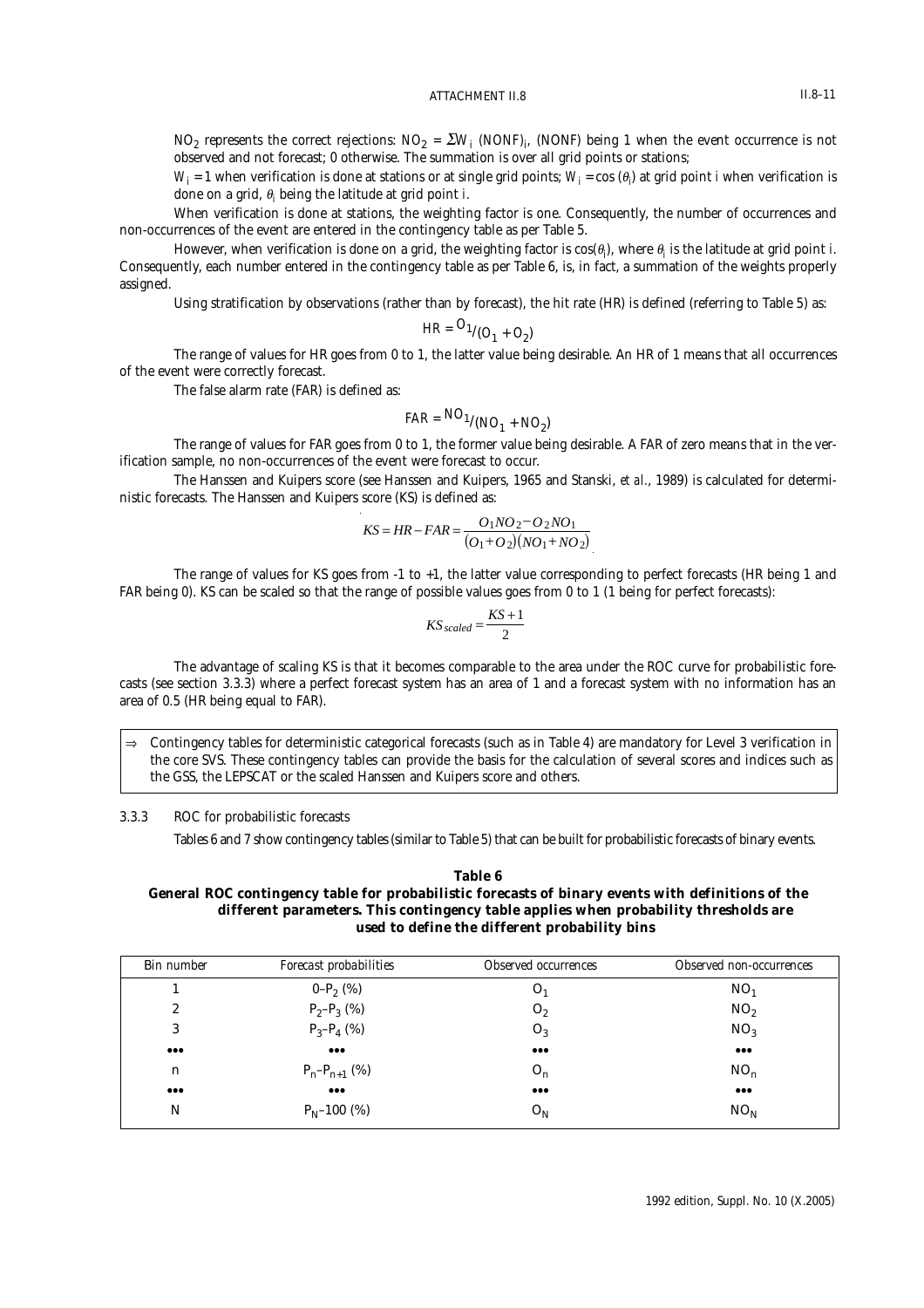In Table 6:

 $n =$  the number of the *n*<sup>th</sup> probability interval or bin *n*; *n* goes from 1 to *N*;

 $P_n$  = the lower probability limit for bin *n*;

 $P_{n+1}$  = the upper probability limit for bin *n*;

 $N =$  the number of probability intervals or bins;

 $O_n = \sum W_i / O_i$  *(O)* being 1 when an event corresponding to a forecast in bin n, is observed as an occurrence; 0 otherwise. The summation is over all forecasts in bin n, at all grid points or stations;

 $NO<sub>n</sub> = \Sigma W<sub>i</sub> (NO)<sub>i</sub>$ , (NO) being 1 when an event corresponding to a forecast in bin *n*, is not observed; 0 otherwise. The summation is over all forecasts in bin *n*, at all grid points *i* or stations *i*;

 $W_i$  = 1 when verification is done at stations or at single grid points;  $W_i$  = cos (θ<sub>i</sub>) at grid point *i*, when verification is done on a grid; θ*<sup>i</sup>* being the latitude at grid point *i*.

#### **Table 7**

### **General ROC contingency table for probabilistic forecasts of binary events with definitions of the different parameters. This contingency table applies when the different probability bins are defined as a function of the number of members in the ensemble**

| <b>Bin number</b>       | <b>Member distribution</b> | <b>Observed occurrences</b> | <b>Observed non-occurrences</b> |
|-------------------------|----------------------------|-----------------------------|---------------------------------|
|                         | $F = 0$ , $NF = M$         | O <sub>1</sub>              | $NO_1$                          |
| $\boldsymbol{2}$        | $F = 1$ , $NF = M-1$       | O <sub>2</sub>              | NO <sub>2</sub>                 |
| 3                       | $F = 2$ , $NF = M-2$       | $O_3$                       | NO <sub>3</sub>                 |
| $\bullet\bullet\bullet$ |                            | $\bullet\bullet\bullet$     | $\bullet\bullet\bullet$         |
| n                       | $F = n-1$ , $NF = M-n+1$   | $O_n$                       | NO <sub>n</sub>                 |
|                         |                            |                             |                                 |
| $\bullet\bullet\bullet$ |                            | $\bullet\bullet\bullet$     | $\bullet\bullet\bullet$         |
| N                       | $F = M$ , $NF = 0$         | $O_{N}$                     | NO <sub>N</sub>                 |
|                         |                            |                             |                                 |

In Table 7:

*n* = the number of the *n*<sup>th</sup> bin; *n* goes from 1 to  $N = M + 1$ ;

 $F =$  the number of members forecasting occurrence of the event;

*NF* = the number of members forecasting non-occurrence of the event. The bins may be aggregated;

 $O_n$  =  $\sum W_i$  (O)<sub>i</sub>, (O) being 1 when an event corresponding to a forecast in bin *n* is observed as an occurrence; 0 otherwise. The summation is over all forecasts in bin *n*, at all grid-points *i* or stations *i*;

 $NO_n$  =  $\sum W_i$  (NO)<sub>i</sub>, (NO) being 1 when an event corresponding to a forecast in bin *n* is not observed; 0 otherwise. The summation is over all forecasts in bin *n*, at all grid points *i* or stations *i*;

 $W_i$  = 1 when verification is done at stations or at single grid points;  $W_i$  = cos (θ<sub>i</sub>) at grid point *i*, when verification is done on a grid, θ*<sup>i</sup>* being the latitude at grid point *i*.

To build the contingency table in Table 6, probability forecasts of the binary event are grouped in categories or bins in ascending order, from 1 to *N*, with probabilities in bin *n*-1 lower than those in bin *n* (*n* goes from 1 to *N*). The lower probability limit for bin *n* is  $P_n$  and the upper limit is  $P_{n+1}$ . The lower probability limit for bin 1 is 0%, while the upper limit in bin *N* is 100%. The summation of the weights on the observed occurrences and non-occurrences of the event corresponding to each forecast in a given probability interval (bin *n* for example) is entered in the contingency table.

Tables 6 and 7 outline typical contingency tables. It is recommended that the number of probability bins remain between 10 and 20. The forecast providers can bin according to per cent thresholds (Table 6) or ensemble members (Table 7) as necessary. Table 7 gives an example of a table based on ensemble members.

The HR and FAR are calculated for each probability threshold *Pn* (see Tables 6 and 7). The HR for probability threshold  $P_n$  (HR<sub>n</sub>) is defined as (referring to Tables 6 and 7):

$$
HR_n = \left(\sum_{i=n}^{N} O_i\right) / \left(\sum_{i=1}^{N} O_i\right)
$$

and FAR*<sup>n</sup>* is defined as:

$$
FAR_n = \left(\sum_{i=n}^{N} NO_i\right) / \left(\sum_{i=1}^{N} NO_i\right)
$$

1992 edition, Suppl. No. 10 (X.2005)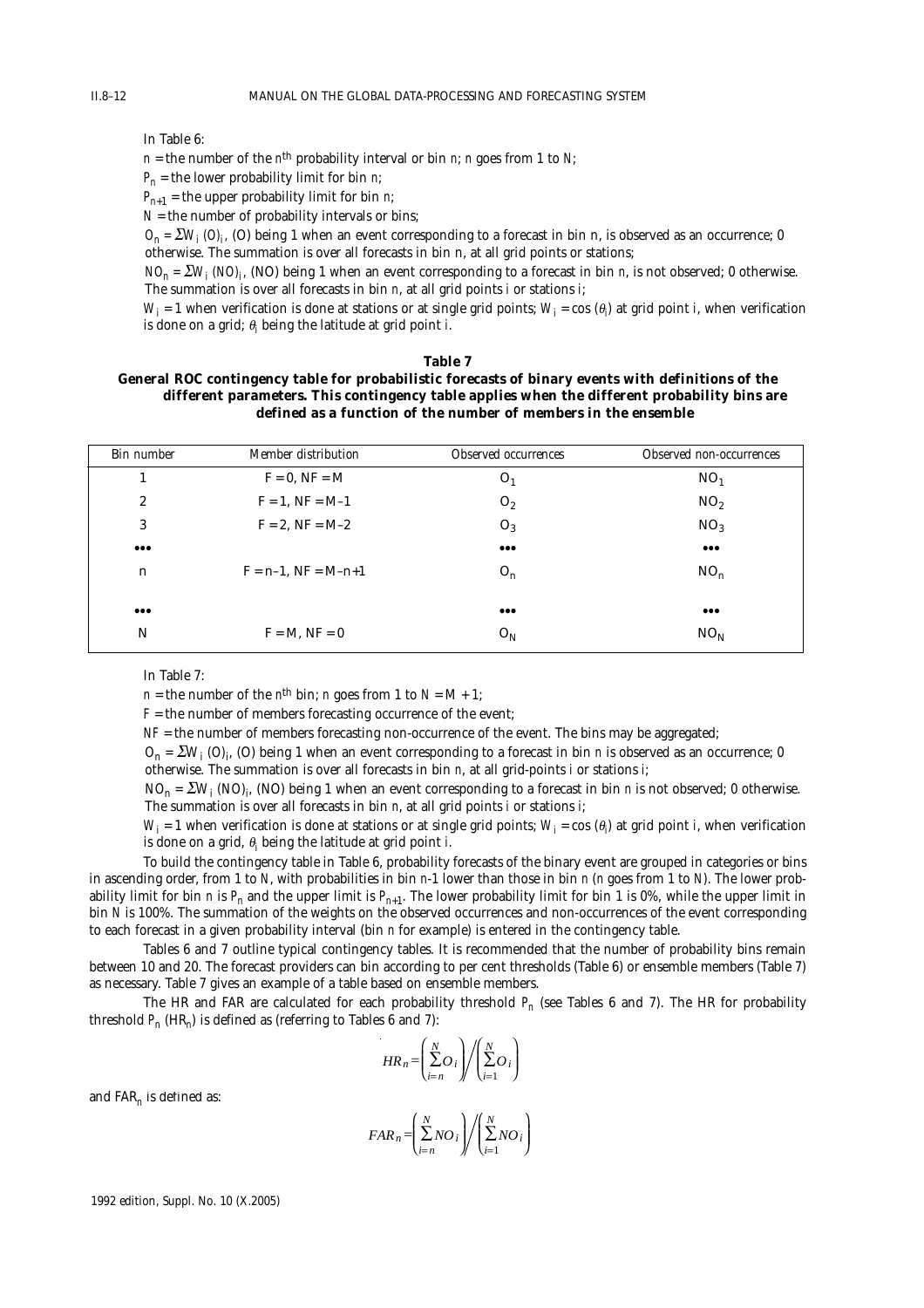where *n* goes from 1 to *N*. The range of values for HR<sub>n</sub> goes from 0 to 1, the latter value being desirable. The range of values for FAR*<sup>n</sup>* goes from 0 to 1, zero being desirable. Frequent practice is for probability intervals of 10% (10 bins, or *N* = 10) to be used. However the number of bins (*N*) should be consistent with the number of members in the EPS used to calculate the forecast probabilities. For example, intervals of 33% for a nine-member ensemble system could be more appropriate.

The HR and FAR are calculated for each probability threshold *Pn*, giving *N* points on a graph of HR (vertical axis) against FAR (horizontal axis) to form the ROC curve. This curve, by definition, must pass through the points (0,0) and (1,1) (for events being predicted only with >100% probability (never occur) and for all probabilities exceeding 0%, respectively). No-skill forecasts are indicated by a diagonal line (where HR = FAR); the further the curve lies towards the upper left-hand corner (where  $HR = 1$  and  $FAR = 0$ ) the better.

The area under the ROC curve is a commonly used summary statistic representing the skill of the forecast system. The area is standardized against the total area of the figure such that a perfect forecast system has an area of one and a curve lying along the diagonal (no information) has an area of 0.5. The normalized ROC area has become known as the ROC score. Not only can the areas be used to contrast different curves, but they are also a basis for Monte Carlo significance tests. It is proposed that Monte Carlo testing be done within the forecast data set itself. For the core SVS for LRF, the area under the ROC curve can be calculated using the trapezium rule, although other techniques are available to calculate the ROC score (see Mason, 1982).

⇒ Contingency tables for probabilistic forecasts (such as in Tables 6 and 7) are mandatory for Level 3 verification in the core SVS. ROC curves and ROC areas are mandatory for Level 1 verification in the core SVS, while ROC areas are only mandatory for Level 2 verification in the core SVS.

### 3.3.4 Reliability diagrams and frequency histograms for probabilistic forecasts

It is recommended that the construction of reliability curves (including frequency histograms to provide indications of sharpness) be done for large-sample probability forecasts aggregated over the tropics and, separately, the two extratropical hemispheres. Given frequency histograms, the reliability curves are sufficient for the ROC curve, and have the advantage of indicating the reliability of the forecasts, which is a deficiency of the ROC. It is acknowledged that the ROC curve is frequently the more appropriate measure of forecast quality than the reliability diagram in the context of verification of LRF because of the sensitivity of the reliability diagram to small sample sizes. However, because measures of forecast reliability are important for modellers, forecasters and end-users, it is recommended that in exceptional cases when forecasts are spatially aggregated over the tropics and over the two extratropical hemispheres, reliability diagrams be constructed in addition to ROC curves.

The technique for constructing the reliability diagram is somewhat similar to that for the ROC. Instead of plotting the HR against the FAR for the accumulated probability bins, the HR is calculated only from the sets of forecasts for each probability bin separately, and is plotted against the corresponding forecast probabilities. The HR for each probability bin (HR*n*) is defined as:

$$
HR_n = \frac{O_n}{O_n + NO_n}
$$

This equation should be contrasted with the hit rate used in constructing the ROC diagram.

Frequency histograms are constructed similarly from the same contingency tables as those used to produce reliability diagrams. Frequency histograms show the frequency of forecasts as a function of the probability bin. The frequency of forecasts for probability bin  $n(F_n)$  is defined as:

$$
F_n = \frac{O_n + NO_n}{T}
$$

where *T* is the total number of forecasts and  $T = \sum_{n=1}^{n} (O_n + NO_n)$  $=\sum_{n=0}^{N}(O_{n}+$  $\sum_{n=1}$   $(O_n + NO_n)$ 

⇒ Reliability diagrams and frequency histograms are mandatory for Level 1 verification in the core SVS.

# 3.3.5 Level of significance

Because of the increasing uncertainty in verification statistics with decreasing sample size, significance levels and error bars should be calculated for all verification statistics. Recommended procedures for estimating these uncertainties are detailed below.

#### ROC AREA

In certain special cases, the statistical significance of the ROC area can be obtained from its relationship to the Mann–Whitney U statistic. The distribution properties of the U statistic can be used only if the samples are independent. This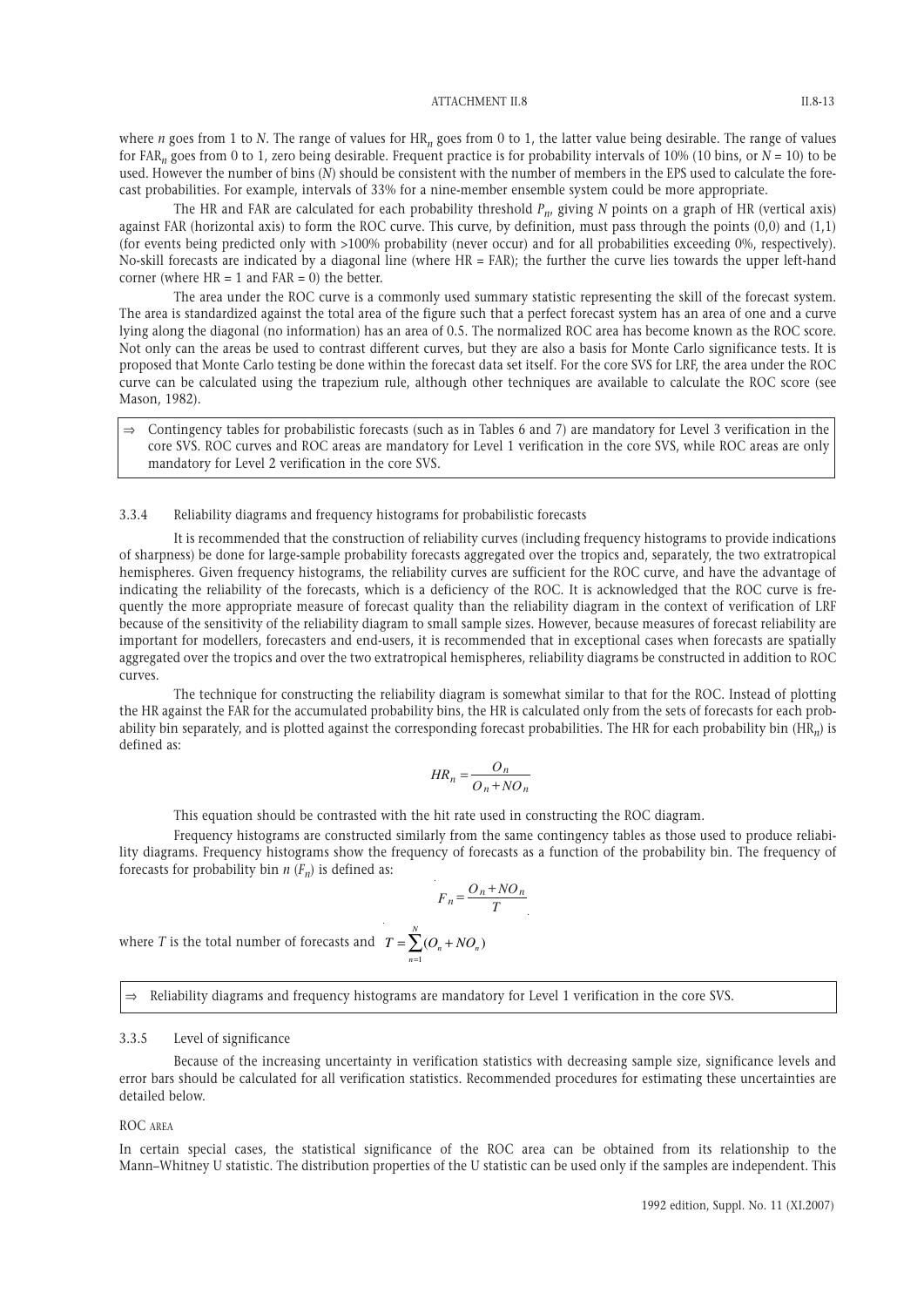II.8-14

assumption of independence will be invalid when the ROC is constructed from forecasts sampled in space because of the strong spatial (cross) correlation between forecasts (and observations) at nearby grid points or stations. However, because of the weakness of serial correlation of seasonal climate anomalies from one year to the next, an assumption of sequential independence may frequently be valid for LRF, so the Mann–Whitney U statistic may be used for calculating the significance of the ROC area for a set of forecasts from a single point in space. An additional assumption for using the Mann–Whitney U test is that the variance of the forecast probabilities (not that of the individual ensemble predictions per se) for when nonevents occurred is the same as for when events occurred. The Mann–Whitney U test is, however, reasonably robust to violations of homoscedasticity, which means that the variance of the error term is constant across the range of the variable, hence significance tests in cases of unequal variance are likely to be only slightly conservative.

If the assumptions for the Mann–Whitney U test cannot be held, the significance of the ROC area should be calculated using randomization procedures. Because the assumptions of permutation procedures are the same as those of the Mann–Whitney U test, and because standard bootstrap procedures assume independence of samples, alternative procedures such as moving block bootstrap procedures (Wilks, 1997) should be conducted to ensure that the cross- and/or serial-correlation structure of the data is retained.

#### ROC CURVES

Confidence bands for the ROC curve should be indicated, and can be obtained either by appropriate bootstrap procedures, as discussed above, or, if the assumption of independent forecasts is valid, from confidence bands derived from a two-sample Kolmogorov-Smirnov test comparing the empirical ROC with the diagonal.

#### **MSSS**

Appropriate significance tests for the MSSS and the individual components of the decomposition again depend upon the validity of the assumption of independent forecasts. If the assumption is valid, significance tests could be conducted using standard procedures (namely the F ratio for the correlation and for the variance ratio, and the t test for the difference in means), otherwise bootstrap procedures are recommended.

⇒ Level of significance will be mandatory in the core SVS once guidelines for calculation have been established for the complete suite of scores. A phased-in introduction of level of significance in the SVS may be used (see section 3.1.4).

# **3.4 Hindcasts**

In contrast to short- and medium-range dynamical numerical weather prediction (NWP) forecasts, LRF are produced relatively few times a year (for example, one forecast for each season or one forecast for the following 90-day period, issued every month). Therefore the verification sampling for LRF may be limited, possibly to the point where the validity and significance of the verification results may be questionable. Providing verification for a few seasons or even over a few years only may be misleading and may not give a fair assessment of the skill of any LRF system. LRF systems should be verified over as long a period as possible in hindcast mode. Although there are limitations on the availability of verification data sets and in spite of the fact that validating numerical forecast systems in hindcast mode requires large computer resources, the hindcast period should be as long as possible. The recommended period for the exchange of scores is advertised on the Lead Centre website (http://www.bom.gov.au/wmo/lrfvs/).

Verification in hindcast mode should be achieved in a form as close as possible to the real-time operating mode in terms of resolution, ensemble size and parameters. In particular, dynamical/empirical models must not make any use of future data. Validation of empirical models and dynamical models with postprocessors (including bias corrections), and calculation of period of verification means, standard deviations, class limits, etc. must be done in a cross-validation framework. Crossvalidation allows the entire sample to be used for validation (assessing performance, developing confidence intervals, etc.) and almost the entire sample for model and postprocessor building and for estimation of the period of verification climatology. Cross-validation procedures are as follows:

- 1. Delete 1, 3, 5, or more years from the complete sample;
- 2. Build the statistical model or compute the climatology;
- 3. Apply the model (e.g. make statistical forecasts or postprocess the dynamical forecasts) or the climatology for one (usually the middle) year of those deleted and verify;
- 4. Replace the deleted years and repeat 1–3 for a different group of years;
- 5. Repeat 4 until the hindcast verification sample is exhausted.

Ground rules for cross-validation are that every detail of the statistical calculations be repeated, including redefinition of climatology and anomalies, and that the forecast year predictors and predictands are not serially correlated with their counterparts in the years reserved for model building. For example, if adjacent years are correlated but every other year is effectively not, three years must be set aside and forecasts made only on the middle year (see Livezey, 1999 for estimation of the reserved window width).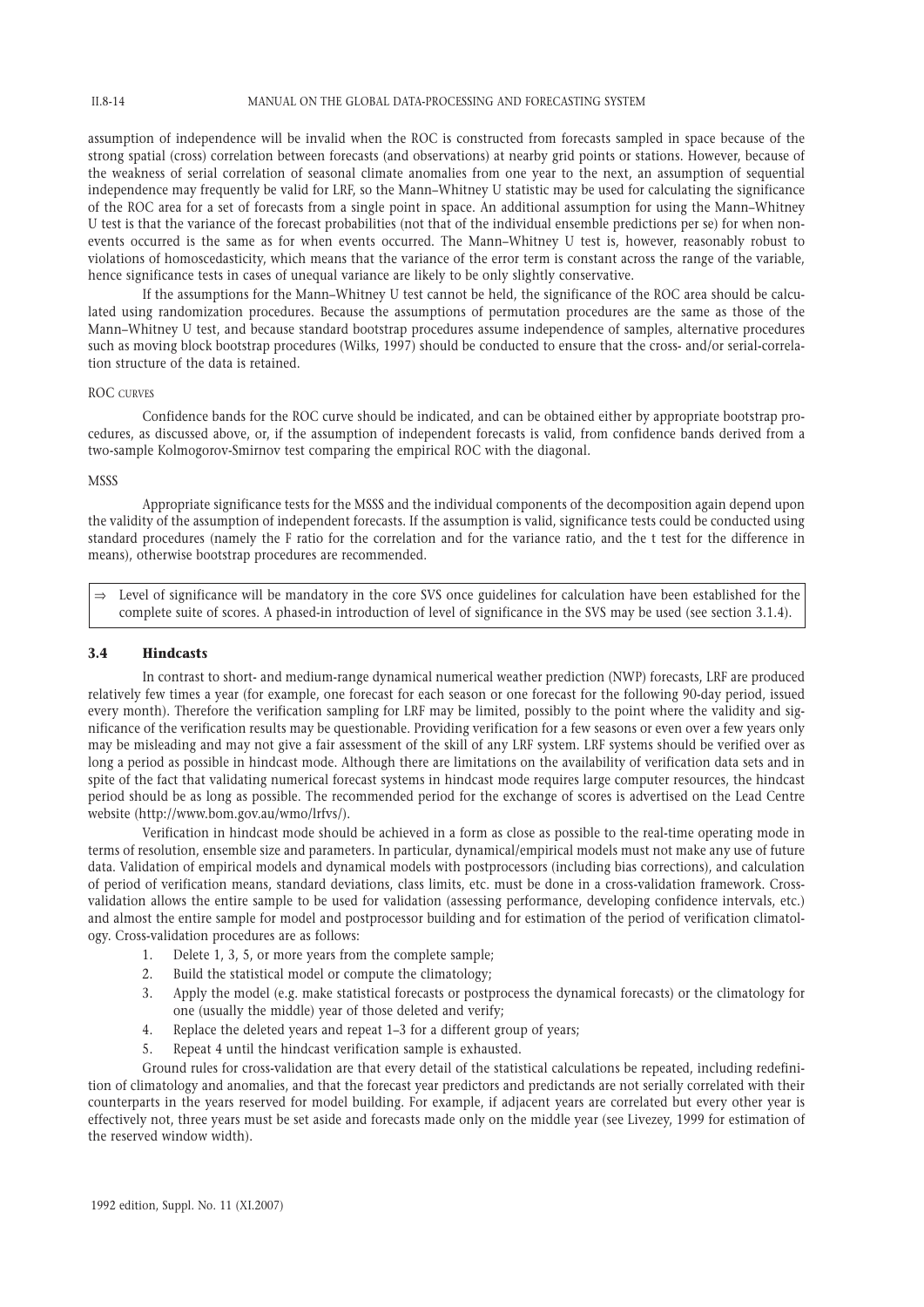The hindcast verification statistics should be updated once a year based on accumulated forecasts.

 $\Rightarrow$  Verification results over the hindcast period are mandatory for the exchange of LRF verification scores. Producing centres have to send new hindcast verification results as soon as their forecast system is changed.

### **3.5 Real-time monitoring of forecasts**

It is recommended that there be regular monitoring of real-time LRF. It is acknowledged that this real-time monitoring is neither as rigorous nor as sophisticated as hindcast verification; nevertheless it is necessary for forecast production and dissemination. It is also acknowledged that the sample size for this real-time monitoring may be too small to assess the overall skill of the models. However, it is recommended that the forecast and the observed verification for the previous forecast period be presented in visual format to the extent possible given the restrictions on availability of verification data.

Real-time monitoring of forecast performance is an activity for the GPCs rather than the Lead Centre. GPCs are free to choose the format and content of real-time monitoring information.

#### **4. VERIFICATION DATA SETS**

The same data should be used to generate both climatology and verification data sets, although the forecast issuing Centres/Institutes own analyses or reanalyses and subsequent operational analyses may be used when other data are not available.

Many LRF are produced that are applicable to limited or local areas. It may not be possible to use the data in either the recommended climatology or verification data sets for validation or verification purposes in these cases. Appropriate data sets should then be used with full details provided.

Verification should be done using the recommended data sets as listed on the Lead Centre website (http://www.bom.gov.au/wmo/lrfvs/).

# **5. SYSTEM DETAILS**

Information must be provided on the system being verified. This information should include (but is not restricted to):

- 1. Whether the system is numerical, empirical or hybrid,
- 2. Whether the system is deterministic or probabilistic,
- 3. Model type and resolution,
- 4. Ensemble size,
- 5. Specifications of boundary conditions,
- 6. List of parameters being assessed,
- 7. List of regions for each parameter,
- 8. List of forecast ranges (lead times) and periods for each parameter,
- 9. Period of verification,
- 10. The number of hindcasts or predictions incorporated in the assessment and the dates of these hindcasts or predictions,
- 11. Details of climatological and verification data sets used (with details on quality control when these are not published),
- 12. If appropriate, resolution of fields used for climatologies and verification.

Verification data for the aggregated statistics and the grid-point data should be provided on the Web. The contingency tables should be made available on the Web or by anonymous FTP. Real-time monitoring should be done as soon as possible and made available on the Web.

# **6. SVS FOR LRF LEAD CENTRE**

The Fourteenth WMO Congress endorsed the designation by CBS–Ext.(02) of WMC Melbourne and the Canadian Meteorological Centre in Montreal as Co-Lead Centres for verification of long-range and SI forecast activities. The Co-Lead Centre functions include creating and maintaining coordinated websites for LRF verification information, so that potential users will benefit from a consistent presentation of the results. The goal is to help the RCCs and NMHSs to have a tool for improving the long-range forecasts delivered to the public. Congress urged all Members to actively participate in that activity as either users or producers of LRF verification information to assure the use of the best available products.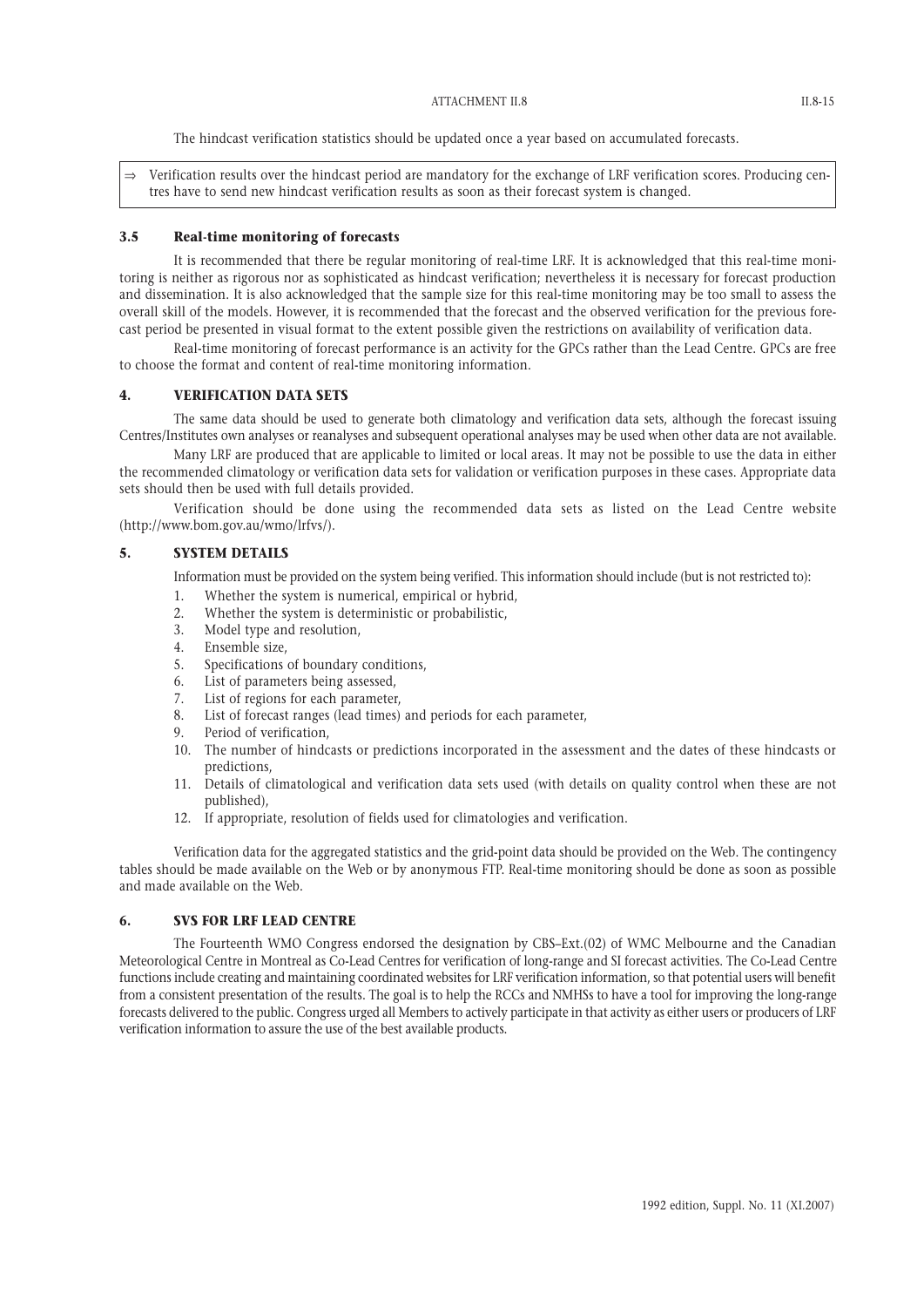### **6.1 Role of the Lead Centre**

6.1.1 The purpose of the Lead Centre is to create, develop and maintain the website (the "SVSLRF website") to provide access to the LRF verification information. The address of the website is http://www.bom.gov.au/wmo/lrfvs/. The website will:

- (*a*) Provide access to standardized software for calculating scoring information (ROC curves, areas, contingency table scores, hit rates, …).
- (*b*) Provide consistent graphical displays of the verification results from participating centres through processing of digital versions of the results;
- (*c*) Contain relevant documentation and links to the websites of global-scale producing centres;
- (*d*) Provide some means for the collection of feedback from NMHSs and RCCs on the usefulness of the verification information;
- (*e*) Contain information and, preferably, provide access to available verification data sets;
- 6.1.2 The Centre will also:
	- (*a*) Produce monthly verification data sets in common format on 2.5° x 2.5° grids where appropriate;
	- (*b*) Liaise with other groups involved in verification (e.g. WGSIP and CCl) on the effectiveness of the current standardized verification system (SVS) and identify areas for future development and improvement;
	- (*c*) Provide periodic reports to CBS and other relevant commissions assessing the effectiveness of the SVS;
	- (*d*) Facilitate the availability of information to assess the skill of long-range forecasts but not to provide a direct intercomparison between the GPCs' models.

6.1.3 Detailed tasks of the Lead Centre

6.1.3.1 The Lead Centre will provide access to verification data sets on the SVSLRF website. The verification data sets will be in GRIB Edition 1 format. They will be translated to GRIB Edition 2 format when the encoder/decoder becomes widely available. RSMC Montreal will be responsible for preparing the verification data sets. These will be updated on the SVSLRF website on a yearly basis provided that new data are available. The choice of verification data sets will be revised as new ones become available and as recommended by the appropriate CBS expert team.

6.1.3.2 The Lead Centre will develop and provide specifications defining the format of the data to be sent to the Lead Centre for graphics preparation. There is no need to specify standards for graphics to be sent to the SVSLRF website because all graphics will be generated by the Lead Centre. WMC Melbourne will develop the infrastructure to generate all graphics posted on the SVSLRF website.

6.1.3.3 The Lead Centre will be responsible for making available the digital verification information as specified at Levels 1, 2 and 3 (see section 3.1).

6.1.3.4 The Lead Centre will ensure that clear and concise information explaining the verification scores, graphics and data is available and kept up to date on the SVSLRF website. The production of this documentation will be shared between the two Co-Lead Centres. Links to the participating GPCs will be listed on the SVSLRF website. The content of the documentation and information on interpretation and use of the verification data will be determined in consultation with the appropriate CBS expert team.

6.1.3.5 The Lead Centre will consult with the GPCs to make sure that the verification data are correctly displayed before making available their verification results on the SVSLRF website.

6.1.3.6 The Lead Centre will ensure that the verification results placed on the SVSLRF website come from GPCs (officially recognized by CBS) with operational LRF commitments.

6.1.3.7 The Lead Centre will provide and maintain software to calculate the verification scores. Development of the software will be the responsibility of RSMC Montreal. The software code will be available on the SVSLRF website, and will be in FORTRAN language. However, it is recognized that the use of this software is not mandatory.

6.1.3.8 The Lead Centre will publicize the SVSLRF website to other bodies involved in verification (such as WGSIP and CCl) and establish contacts in order to receive feedback and facilitate discussion for further development and improvement.

6.1.3.9 Once the SVSLRF website is operational, the Lead Centre will provide progress reports every two years to CBS, prior to its sessions.